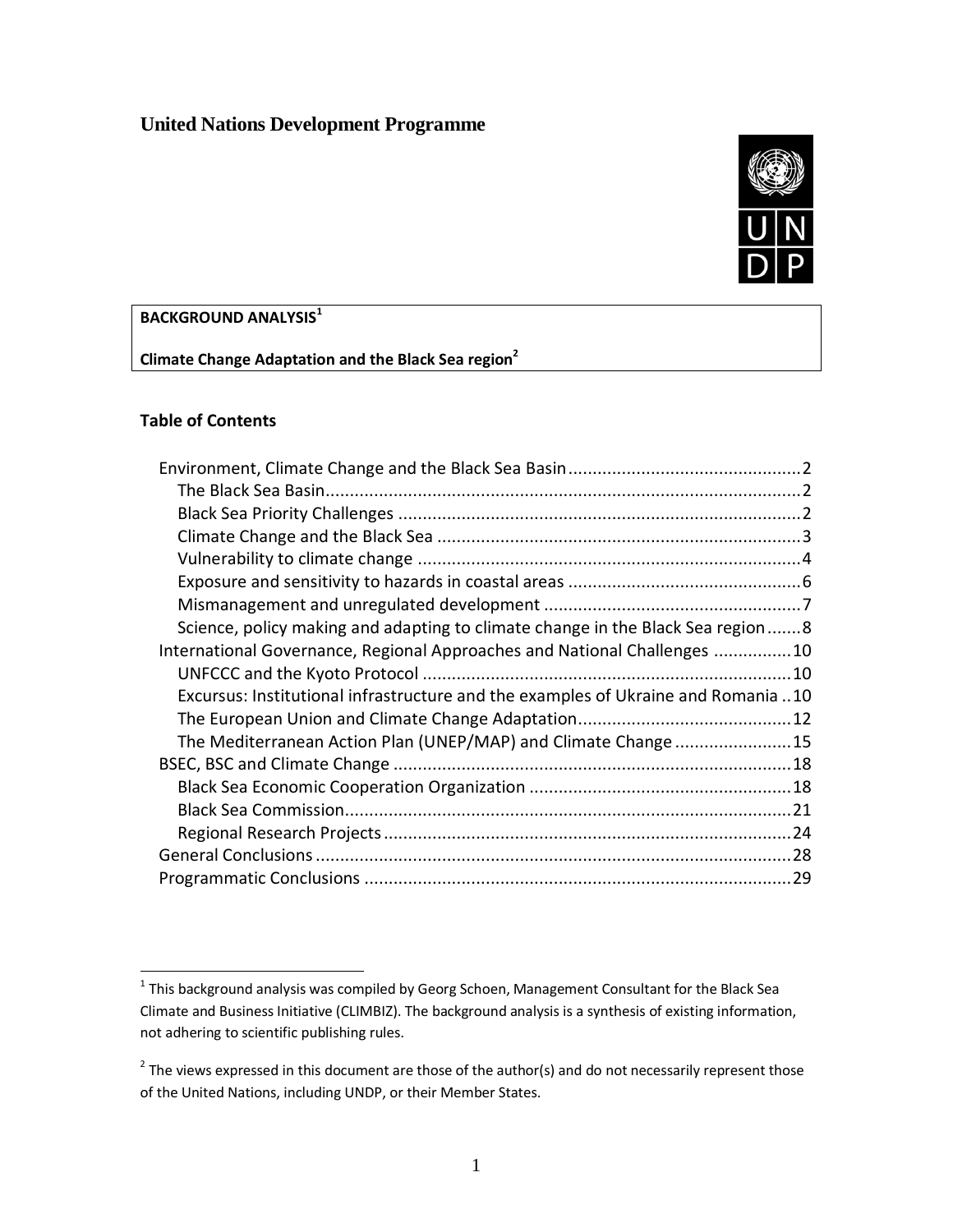## <span id="page-1-0"></span>**Environment, Climate Change and the Black Sea Basin**

#### <span id="page-1-1"></span>**The Black Sea Basin**

The Black Sea is one of the most remarkable regional seas in the world. It is almost cut off from the rest of the world's oceans, is over 2200 m deep and receives the drainage from a 1.9 million km2 basin covering about one third of the area of continental Europe. Every year, about 350 km3 of river water enters the Black Sea from an area covering almost a third of continental Europe and including significant areas of seventeen countries: Austria, Belarus, Bosnia and Herzegovina, Bulgaria, Croatia, Czech Republic, Georgia, Germany, Hungary, Moldova, Serbia, Slovakia, Slovenia, Romania, Russia, Turkey and Ukraine. Europe's second, third and fourth largest rivers (the Danube, Dnipro and Don) all flow to the Black Sea.

The length of the Black Sea shoreline is approximately 4,340 km. In a major part of the Black Sea Basin, the climate is similar to the Mediterranean (warm humid winters and hot dry summers) because the geography and macro circulation processes existing in the Mediterranean influence the climate of the Black Sea Basin. The southeastern part, surrounded by the mountains, is characterized by a humid subtropical climate (abundant precipitation, warm winter, hot summer). Because of its climate the Black Sea region is a productive farming area, where many varieties of plant crops are grown. For those countries having only a part of their territory included in the Basin, the national sub-basins (with a total catchment area of 1,257,969 km2) represent important components of their respective national agricultural production balance sheets.

The Black Sea countries coastal zones are estimated to be inhabited by about 20 million people. If the population of the Istanbul area is also included, the number increases to over 39 million people. The proportion of national populations living within Black Sea coastal administrative areas varies widely: 0.6% in Russia, 4.5% in Romania, 10.5% in Turkey (excluding Istanbul), 14.4% in Ukraine, 26.5% in Bulgaria, 37.1% in Turkey (including Istanbul) and 38.6% in Georgia. A coastal population of some 7 million inhabitants is connected to sewerage systems discharging directly into the Sea. The size of the urban population is increasing in all Black Sea countries, and as many towns and cities are in coastal areas, this will continue to result in increased pressure on the Sea itself.

### <span id="page-1-2"></span>**Black Sea Priority Challenges**

The Black Sea Transboundary Diagnostic Analysis (2007) reconfirmed four priority transboundary problems expressed in the Black Sea Strategic Action Plan of 1996 (amended 2002). These are: eutrophication/nutrient enrichment; changes in marine living resources; chemical pollution (including oil); and biodiversity/habitat changes, including alien species introduction.

This decrease in the importance of agriculture as an economic powerhouse of the region has been clearly shown by decreasing trends in livestock numbers and a shift from major livestock farms to smaller-scale or subsistence-level farming, indicating a decreasing pressure from **eutrophication**. Livestock numbers (excluding poultry) in 2004 were about two-thirds of those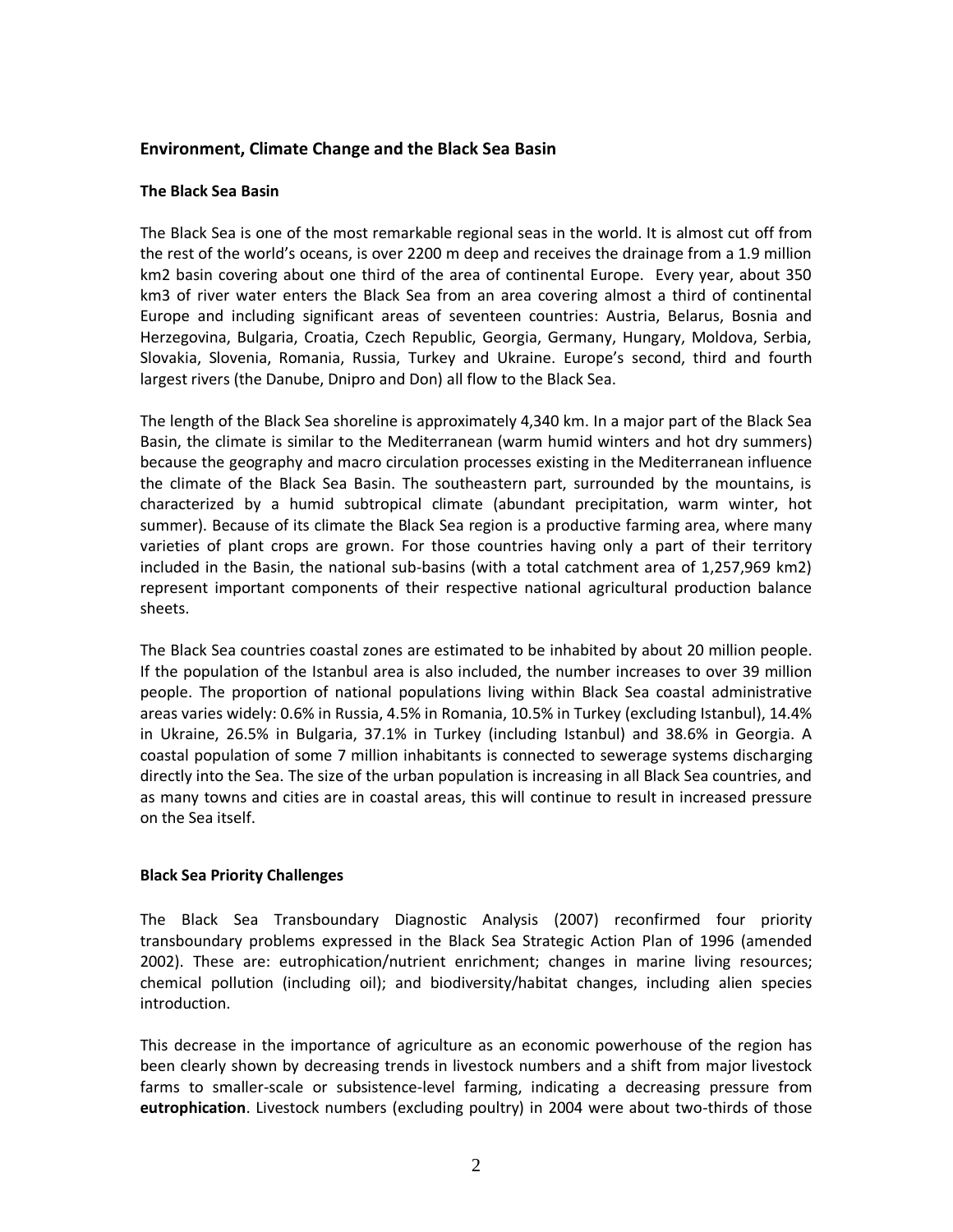present 1997, and about one-third of the numbers recorded in 1998. Inorganic fertiliser application rates also appear to have fallen substantially, with large areas of land (in some countries at least) left fallow. However, indicators suggest that this decline in agricultural productivity may have bottomed-out, so a gradual re-intensification of agricultural practices may begin in the near future.

Due to over fishing in the early 1970s-1980s, the structure of catches has shifted significantly. Total fish landings are now about half of what they were in the latter half of the 1980s. Commercially important **marine living resources** have been greatly affected by alien species introductions, eutrophication, over-fishing and habitats change/damage. Unsustainable fishing practices are still in relatively common use. The seafood industry is a major coastal employer, particularly for some countries. Aquaculture is not strongly developed in the region and there is scope for this to be expanded, providing environmental considerations are taken into account.

Relatively high contamination levels of some pesticides, heavy metals and PCBs are present at specific sites in the Black Sea, with illegal dumping/discharges (particularly of agrochemicals) being recognised as a particular problem. The historically poor enforcement of discharge standards and a failure to consider the Sea itself as a receiving water body for discharges to river are considered to be the principal reasons underlying the **pollution** status of the Sea. A huge increase in the volume of oil being transported across the Black Sea and oil/gas extraction from beneath the Sea itself have greatly increased the risk of oil pollution.

Of the 50 hot-spots related investments initially identified within the 1996 Transboundary Diagnostic Analysis, only 12 have been completed and 2 are no longer required. A decade later, work is in progress on another 10 point sources, but over half of the capital investments originally identified have either been insufficiently funded or not funded at all. Capital investment costs to address the identified 50 **hot-spots** were originally estimated to be almost \$400 million. By the end of 2005 at least \$143 million had been spent on addressing these point sources

### <span id="page-2-0"></span>**Climate Change and the Black Sea**

Recent studies have highlighted that climate change poses a considerable threat to the Black Sea basin (implemented by IPCC, WB or EC). Coastal areas are subject to impacts from both the sea and the land. This exposes them to the influence of climate change either directly (sea level rise, storm surges, floods, droughts), or indirectly through events that originate off‐site but whose consequences propagate down to the coasts, like river floods and changes in the seasonality, pulses, and quality of runoff from inland sources. In the 21<sup>st</sup> century the Black Sea region will likely experience freshwater shortages originating from increasing temperatures and droughts, decreasing precipitation, decreasing runt-off and diminishing groundwater levels, with consequent impacts on fisheries production, human health, tourism and agriculture. Erosion, floods, and infiltration of saltwater into aquifers already affect vulnerable lowland areas, river deltas, coastal wetlands, port cities, transport and energy infrastructure. Poor waste management practices have resulted in coastal pollution, worsened by the unregulated building of waste dumps and landfills. Shore erosion may increase the amount of pollutants and solid wastes flushed into the sea. Sea-level changes would further significantly impact the coastal socioeconomic system.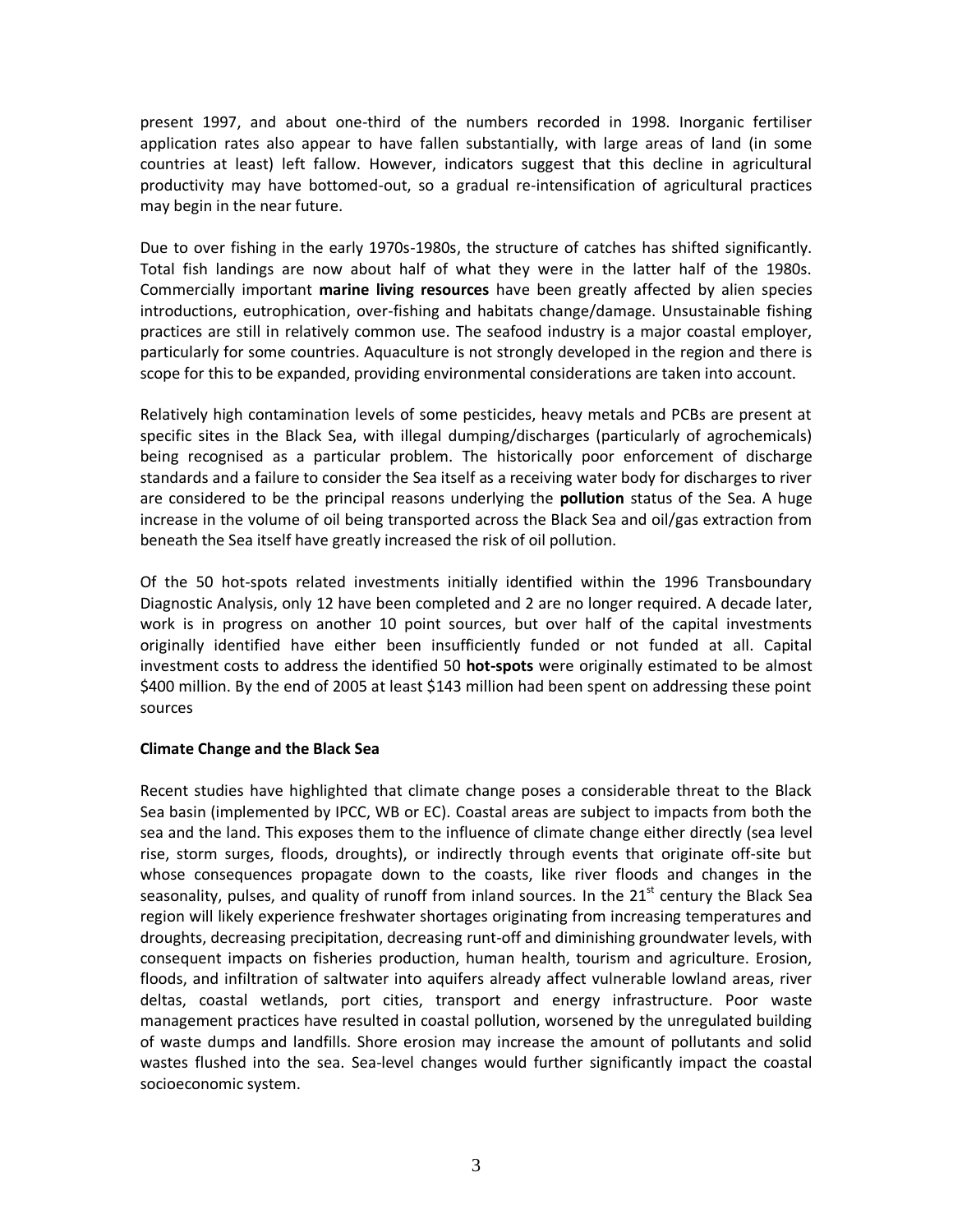The 4th Assessment Report of the IPCC highlights that **sea-level rise** can have a wide variety of impacts on Europe's coastal areas, causing flooding, land loss, the salinisation of groundwater and the destruction of built property and **infrastructure**. In areas of coastal subsidence or high tectonic activity, as in the low tidal range Mediterranean and Black Sea regions, climate-related sea-level rise could significantly increase potential damage from storm surges and tsunamis. A World Bank report emphasized that sea level rise has been highest in the Black Sea, where it is threatening the numerous ports and towns along the Russian, Ukrainian, and Georgian coasts.

Sea-level rise will also cause an inland migration of Europe's beaches and low-lying, soft sedimentary coasts with high populations. Coastal flooding related to sea-level rise could affect large populations. 14-20% of the world's coastal **wetlands** could be lost by 2080 due to sea-level rise. The Baltic, Mediterranean and Black Sea coasts are most vulnerable to the impact of sealevel rise on intertidal habitats and eco-systems due to their low tidal range and limited scope for on-shore migration. In the worst case, intertidal eco-systems could be largely eliminated in these areas by the 2080s. Dry periods are projected to increase in length and frequency putting pressure on freshwater availability.

The Directorate-General for Maritime Affairs and Fisheries concluded in its study "economics of climate change adaptation in EU coastal areas" that 20% of the total EU coastline faces serious **erosion** problems and annually 15 km² of land is lost or seriously impacted by erosion The coastlines of the Mediterranean Sea (30% erosion loss), the North Sea (20%) and the Black Sea (13%) have the most critical erosion hot-spots. According to the study, erosion is at present the most significant problem for the Bulgarian and Romanian coasts.

### <span id="page-3-0"></span>**Vulnerability to climate change**

Vulnerability is the degree to which a system is likely to experience harm due to exposure to a hazard. A general framework defines vulnerability as a function of exposure, sensitivity, and adaptive or coping capacity (according to the World Bank). **Exposure** is determined by the type, magnitude, timing, and speed of climate events and variation to which a system is exposed (e.g., changing onset of the rainy season or minimum winter temperatures, floods, storms, heat waves). **Resilience** is the capacity of a system, community or society potentially exposed to hazards to adapt, by resisting or changing in order to reach and maintain an acceptable level of functioning and structure. This is determined by the degree to which the social system is capable of organizing itself to increase its capacity for learning from past disasters for better future protection and to improve risk reduction measures (UN/ISDR, 2004).

The impact of a climate shock or change also depends on how sensitive a system is to that shock. The impact of a flood, for example, will depend on several factors: Do people live in the flood plain? Have toxic waste or water treatment plants been sited in the flood plain? Does the municipality have the organizational and financial resources to prevent the spread of waterborne diseases, help people access shelter, and quickly rebuild washed‐out infrastructure, thereby reducing post‐disaster loss of life and promoting faster recovery? **Sensitivity** depends also on how stressed the current system is. A system or a population already close to its limits will suffer great damages even from small shocks. These might include poor individuals without any savings; congested and poorly maintained transport systems; unhealthy populations; or water basins depleted of underground water resources.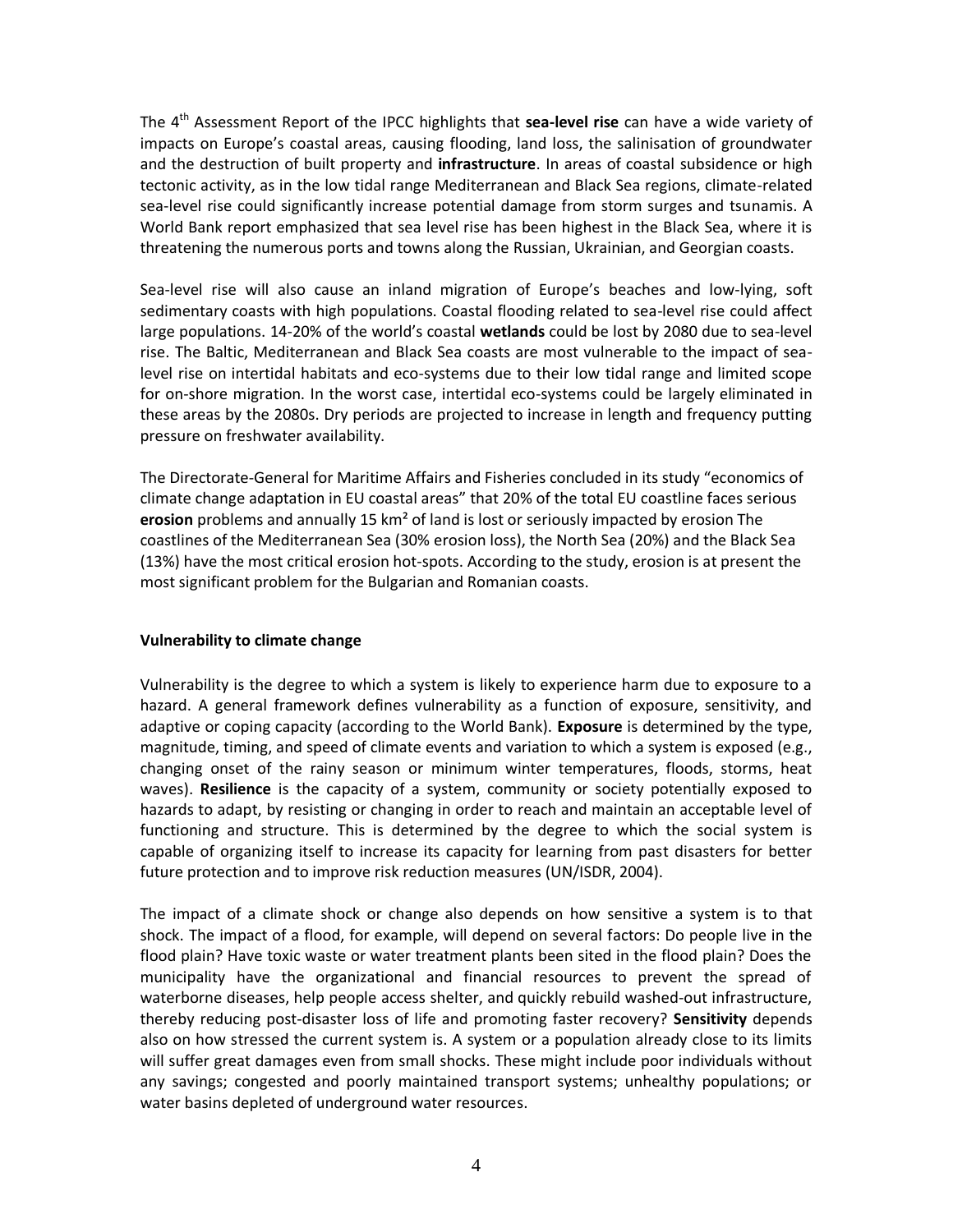Together, exposure and sensitivity determine the potential impacts confronting a community or a system—the impacts without considering adaptation. But vulnerability also depends on how capable a system is of adapting and coping. Adaptation can be planned or autonomous; it can be anticipatory or reactive. The ability to adapt is a function of organizational skills, access to and ability to use information, and access to financing. **Adaptive capacity** can be defined as "the ability of a system to adjust to climate change, to moderate potential damages, to take advantage f opportunities, or to cope with consequences" (UK Climate Impact Programme 2003). Adaptive capacity can be both at the country and local level: quality of corruption control, and effectiveness of regulatory environment, access to health care, education and information, and the presence of social networks. Exposure, sensitivity and adaptive capacity define at the end how resilient or vulnerable a system is to climate change impacts. Therefore, UNDP defines resilience very broad as a tendency to maintain integrity when subject to disturbance.

The World Bank developed a **vulnerability index** for countries in Eastern Europe and Central Asia (comprising 28 countries). According to the index of exposure to climate change, within the 12 countries most exposed to climate change in the region there are 8 BSEC Member States (Russia with the highest exposure, followed by Albania, Turkey, Armenia, Georgia, Serbia, Azerbaijan and Bulgaria). According to the index of sensitivity, within the 12 countries most sensitive to climate change in the region there are 8 BSEC Member States (Albania with the highest sensitivity, followed by Armenia, Georgia, Azerbaijan, Moldova, Turkey, Serbia and Bulgaria). According to the index of adaptive capacity, within the 12 countries weakest in terms of adaptive capacity there are 5 BSEC Member States (Azerbaijan having the weakest adaptive capacity, followed by Moldova, Georgia, Armenia and Ukraine). The remaining BSEC countries are situated in the middle field of the adaptive capacity index. And according to the overall index of vulnerability to climate change, within the 15 most vulnerable countries in the region there are 9 BSEC Member States (Albania as the most vulnerable, followed by Armenia, Georgia, Azerbaijan, Turkey, Moldova, Serbia, Russia and Bulgaria).

As part of the National Communications on Climate Change prepared under the umbrella of the UNFCCC, countries are required to develop vulnerability assessments and adaptation plans for key sectors. Intersectoral Adaptation Action Plans are in the best case developed as a summary of all sectoral action plans involving four major areas: Institutional and legal measures; identification, assessment, and mitigation of climate change negative impact; monitoring; and strengthening capacities at institutional, systemic, and individual levels. The selection of sectors is based upon availability of data and strategic sociopolitical and economic importance for the country. The following table shows the sectors covered within the National Communications developed by the BSEC Member States. This summary gives a good indication about the political awareness of, institutional and translational maturity as well as analytical capacity within certain sectors in the region related to climate change adaptation. Agriculture, Water Resources, Forestry, Biodiversity and Health are the most frequent sectors assessed. Coastal areas were researched – with a varying degree of depth and capacity – by six of the twelve BSEC Member States.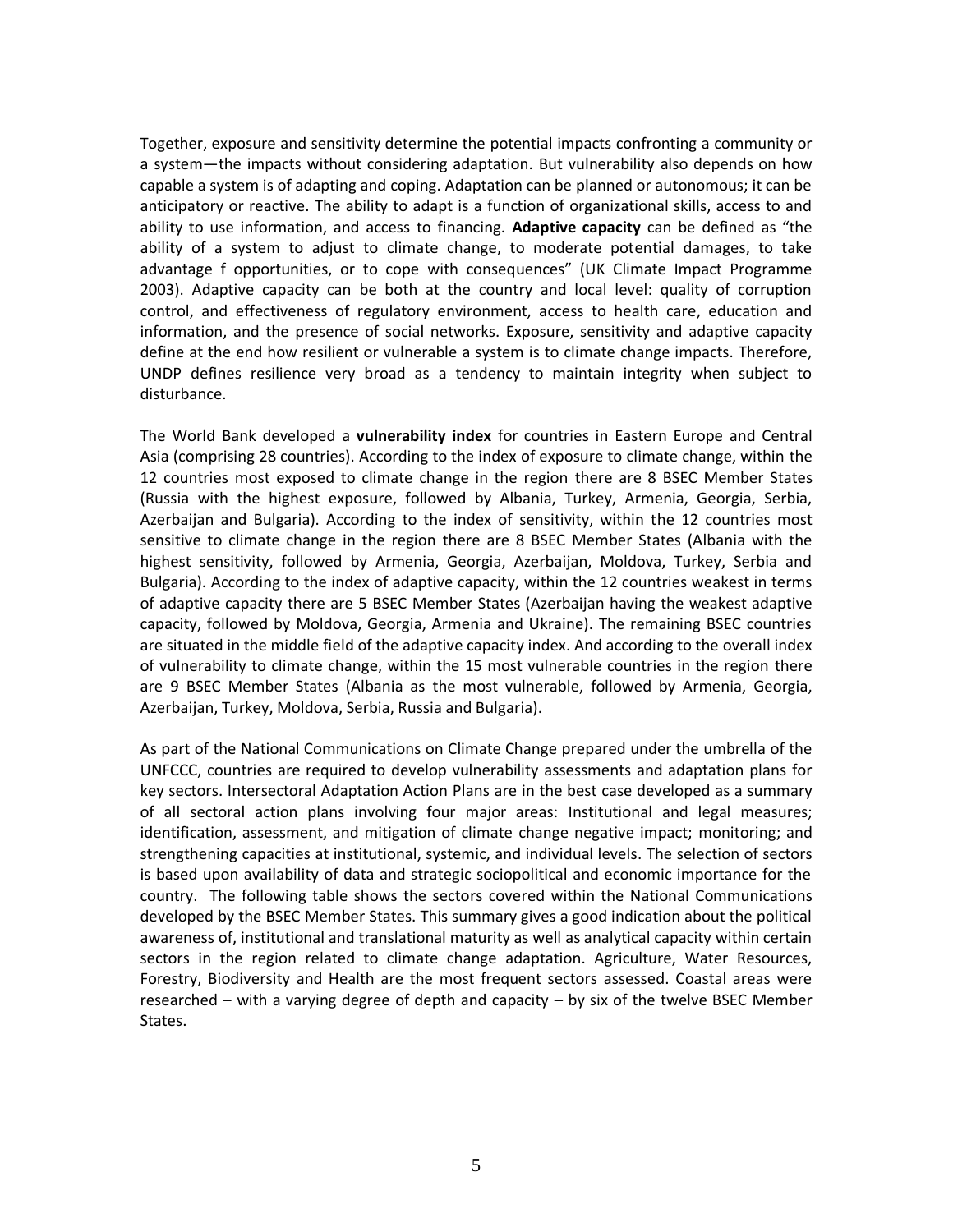| Country         | <b>Sectors</b>                                                                     |
|-----------------|------------------------------------------------------------------------------------|
| Turkey          | Water Resources; Agriculture; Marine Ecosystems and Fisheries; Terrestrial,        |
|                 | Freshwater Ecosystems, Wetlands and Biodiversity; Health; Land Degradation         |
|                 | and Desertification                                                                |
| Moldova         | Agricultural Ecosystems; Natural Ecosystems; Agricultural Sector; Human Health     |
| Greece          | Energy Sector; Agriculture; Tourism; Water Resources; Biodiversity;                |
|                 | <b>Desertification; Coastal Areas</b>                                              |
| <b>Bulgaria</b> | Agriculture; Forestry; Soils                                                       |
| Romania         | Biodiversity; Agriculture; Water Resources; Forests; Infrastructure, Constructions |
|                 | and Urban Planning; Tourism; Energy; Industry; Transport; Health                   |
| Ukraine         | Water Resources Sector; Coastal Resources Sector; Forest Resources Sector;         |
|                 | <b>Agricultural Sector</b>                                                         |
| Serbia          | Hydrology and Water Resources; Forestry; Agriculture; Biological Diversity and     |
|                 | Natural Land Ecosystems; Health                                                    |
| Armenia         | Water Resources; Agriculture; Biological Diversity and Natural Ecosystems;         |
|                 | Settlements and Infrastructure; Human Health                                       |
| Georgia         | Vulnerability assessments were implemented on an intersectoral basis for           |
|                 | specific regions; Coastal Zone and Health were done separately                     |
| Russia          | Agriculture; Forestry; Water Resources and Sea-Level Change; Regions of            |
|                 | Permafrost; Human Health                                                           |
| Albania         | Coastal Areas; Water Resources; Agriculture; Forestry; Energy; Population and      |
|                 | Tourism; Health                                                                    |
| Azerbaijan      | Water Resources; Agriculture; Coastal Areas; Human Health                          |

### <span id="page-5-0"></span>**Exposure and sensitivity to hazards in coastal areas**

Coastal areas are complex environments where natural and socioeconomic systems are deeply intertwined. The climatic hazards initially affect the natural system and the magnitude of floods or erosion are mediated by the sensitivity of this system. For instance, the magnitude of sea erosion caused by sea-level-rise depends on the geological features of the coasts, in particular on the relief and the geology (beaches versus rocky reefs). Similarly, the extend of flooding caused by extreme rainfall events in the upstream catchments is mediated by the state of the basin, its hydrogeological characteristics and water resources in the aquifer.

The biogeophysical events triggered by climate change hazards, and mediated by the sensitivity of the natural system affect a range of natural and socioeconomic coastal sectors. The magnitude of the impacts on the socioeconomic system depends both on the type and the magnitude of the hazards hitting the system and its sensitivity (measured by a range of indicators such as population density, economic importance of fishery activities, and industries like tourism and shipping).

Extreme events, sea-level-rise, and changes in the precipitation all cause second level outcomes that include damages to housing, industrial, and transport infrastructure. Human health can be affected due to damages to water treatment systems and waste disposal sites. Ecosystems can be damaged. Sea storms may impact wetlands as saltwater infiltration into aquifers has been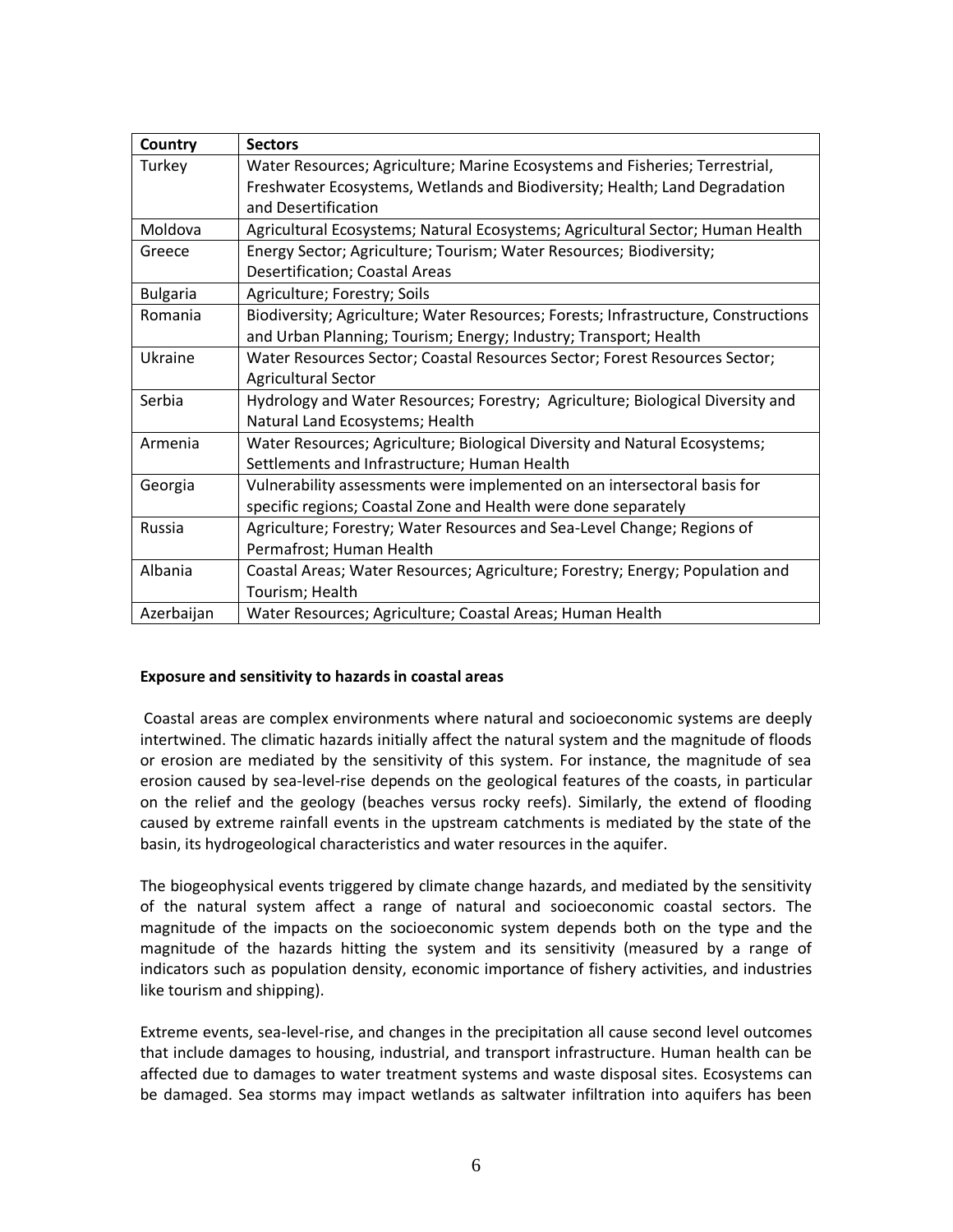proven to reduce resilience of coastal forests to storms. Increases in sea temperatures and acidification impact flora and fauna directly, causing consequences for biodiversity, fisheries, and aquaculture.

Hazards from sea-level-rise and storm surges result from a combination of global trends and local conditions, including tectonic uplift or subsidence of the coasts, local weather and pressure systems, changes in river run-off and evaporation patterns. It must be recognized that vulnerability to climate change of both natural and socioeconomic sectors of coastal areas will depend not only on the changes in climate, but also on the interaction between these stresses like pollution, overfishing, land use change, and habitat fragmentation, along with population increase and changes in governance, economics and cultural values. These external factors affect vulnerability by impacting either the sensitivity or the adaptive capacity of the coastal area systems.

The **Georgian** coast appears to be subsiding relative to the rest of the Black Sea basin, while the **Russian** coast with its numerous ports and high economic activity will be vulnerable to floods and salt water intrusion into the aquifers. **Ukraine** is already experiencing erosion problems that are prompting a loss of housing, arable land, and industrial and touristic sites. The Black Sea coast of **Turkey** is vulnerable mainly in a few deltaic areas. Storm surges are already affecting some settlements and worsening conditions may bring damages to the 23 ports along the Black Sea. Furthermore, storms, erosion and sustained flooding are predicted to damage the very important east-west road system that runs along the coast very near to the shoreline.

#### <span id="page-6-0"></span>**Mismanagement and unregulated development**

Resilience to a changing climate—whether to a climate shock or to changing averages—depends heavily on the current state of the system it impacts, be it human, physical, or ecological. Decades of environmental mismanagement have diminished the region's natural resilience. A World Bank report concludes therefore that vulnerability over the next ten to twenty years will be dominated by socio‐economic factors and legacy in Eastern Europe and Central Asia. The environmental legacy of central planning is particularly dramatic for agriculture, greatly increases the sector's vulnerability to climate change. Vulnerability in the Black Sea region is also exacerbated by on-going poor coastal management and existing stresses— pollution, overfishing, construction too close to the coast, and the damming of rivers, which prevents sediment flows from reaching the coast, worsening erosion.

The economically critical fishing industry is already threatened by overfishing and pollution, and will be further stressed by the projected increase in water temperatures. The Black Sea is also an important source, refinement point, and transport route for oil and gas, and there are fears that increased storminess and erosion will stress oil and gas infrastructure on the Russian, Ukrainian, and Georgian coasts. Accidents, in turn, would spread further pollution. In general, pollution magnifies the impact of climate change. Coastal landfills around the Black Sea, notably in Georgia, have been identified as pollution hotspots, and coastal erosion could increase the amount of pollutants flushed to sea, threatening a fishing industry already struggling with the consequences of overfishing and pollution. Projected warming trends and changes in precipitation patterns have the potential to impact the entire energy chain—from production, through transmission and distribution, to end use. With the likelihood of many more extreme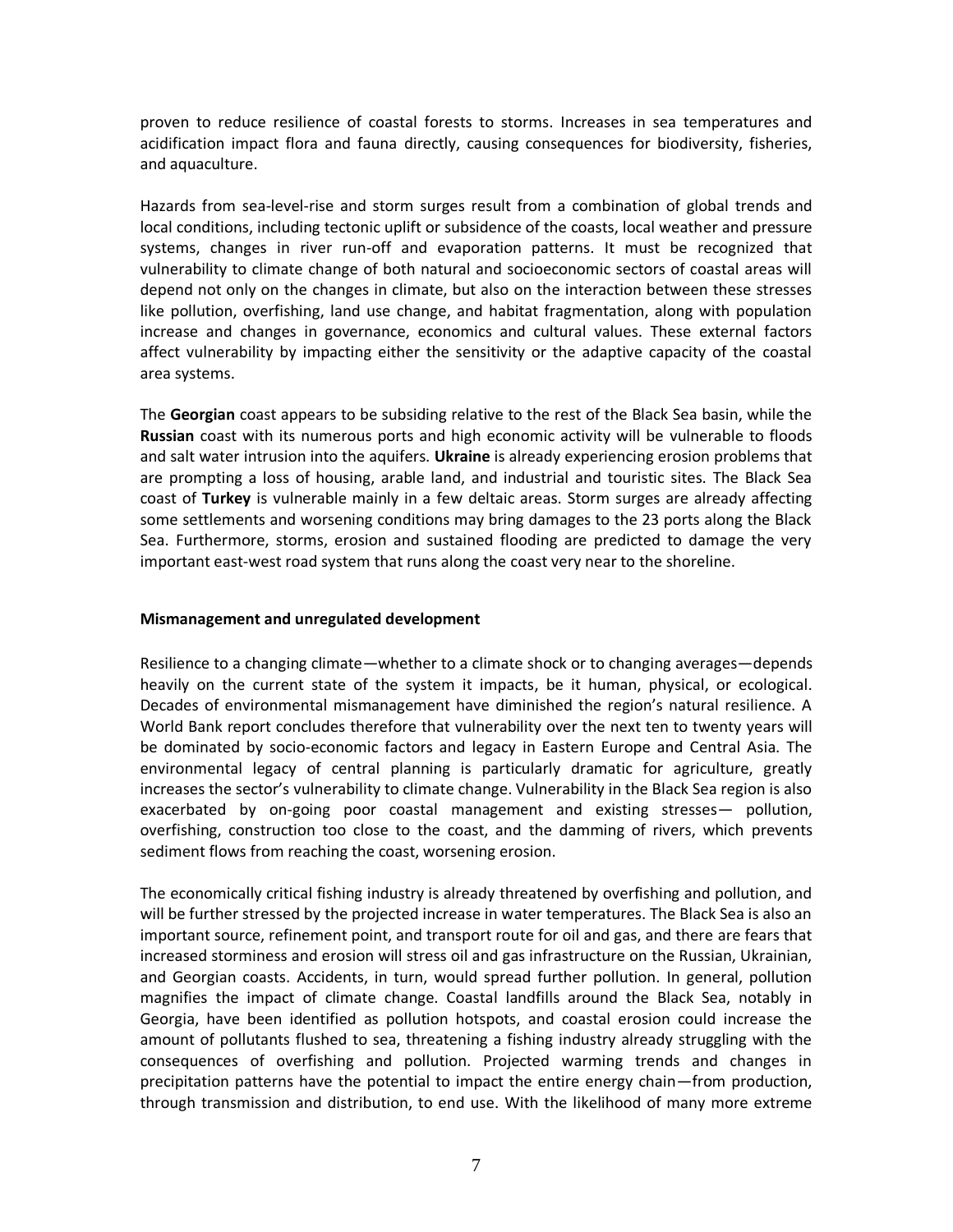events—floods and droughts—water quality could be profoundly affected. This vulnerability is driven mainly by the poor condition of infrastructure.

Growth and economic development are in some cases exacerbating vulnerability. The damming and channeling of rivers, along with ill-managed coastal development, is altering the sediment balance and distribution, resulting in erosion problems. In Russia, Ukraine and Georgia, unregulated building close to the shore is also advancing erosion and increasing sensitivity to climate impacts. Buildings are being erected on sites exposed to coastal surge and storms. Times of more extreme heat, heavier precipitation, and occasional flooding carry implications for the planning, design, construction, and maintenance of transportation infrastructures.

#### <span id="page-7-0"></span>**Science, policy making and adapting to climate change in the Black Sea region**

Adaptation actions are taken to cope with a changing climate, e.g. increased rainfall, higher temperatures, scarcer water resources or more frequent storms, at present or anticipating such changes in the future. **Adaptation** aims at reducing the risk and damage from current and future harmful impacts cost-effectively or exploiting potential benefits. Examples of actions include using scarce water more efficiently, adapting existing building codes to stand future climate conditions and extreme weather events, construction of flood walls and raising levels of dykes against sea level rise, development of drought tolerant crops, selection of forestry species and practices less vulnerable to storms and fires, development of spatial plans and corridors to help species migrate. Adaptation can encompass national or regional strategies as well as practical steps taken at community level or by individuals. Adaptation measures can be anticipatory or reactive. Adaptation applies to natural as well as to human systems. Ensuring the sustainability of investments over their entire lifetime taking explicit account of a changing climate is often referred to as 'climate proofing'.

Many countries in north-west Europe have adopted the approach of developing detailed shoreline management plans that link adaptation measures with shoreline defence, accommodation and retreat strategies. But uncertainty as well as lack of awareness and coordination hampers proactive policy development for climate adaptation or coastal protection. Parts of the Mediterranean and Eastern European regions have been slower to follow this pattern and management approaches are more fragmented. At present, most countries situated in the Black Sea marine basin do not have dedicated coastal strategies or operational plans in place yet, but reduce risks mainly through ad-hoc actions. Exception to this is since recently *Romania<sup>3</sup>* . In most Mediterranean and Black Sea countries, specialised technical standards and guidelines for the design of coastal defence structures seem lacking. As a result, the investments in protective measures along these marine basins, if any, are mainly provided for ad-hoc hard defences such as breakwaters and groins, often resulting in mal-adaptation

 $\overline{a}$ 

 $3$  The government of Romania prepared a study on the 'Protection and the rehabilitation of the Black Sea shore'. The study's objective is to formulate a coastal protection master plan for the southern coastal unit and to propose priority projects to halt coastal erosion and increase the value of the coastal zone with the creation of new beaches. The master plan and feasibility studies for the priority areas Mamaia Sud and Euforie Nord were completed in 2007. For these priority areas, the mast plan proposes the installation of new coastal protection infrastructures such as groins, breakwaters, jetties and artificial reefs as well as beach nourishments. Funding has been secured under Romania's Sectoral Operational Programme 'Environment' for the period 2007-2013. Over this period of time, a total amount of close to € 250 million is going to be invested, of which about 80% is supported by the EU.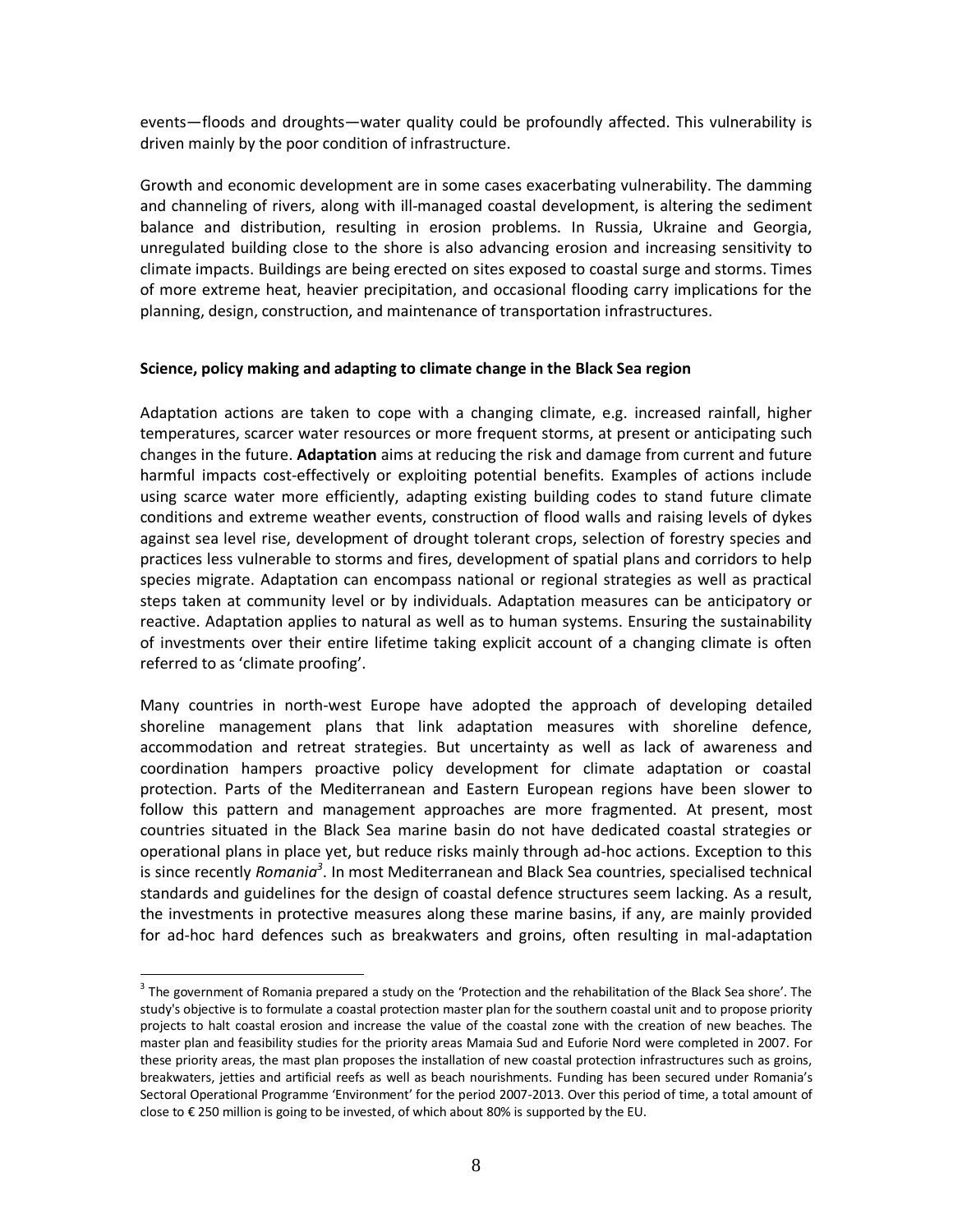causing further impacts (i.e. rate of erosion) on other parts of the coastline. Clear exceptions are the actions undertaken to protect the south coast of Romania for which the most optimal protection options were extensively studied beforehand.

Most countries do not have additional national or sub-national scientific insights to build their strategies on. In countries such as Greece and Bulgaria, several institutes are performing research projects related to climate change but all within their own field of expertise and without much coordination between the different institutes. There are also countries that do not have research results on future climate change scenarios or specific vulnerability assessments available yet, due to the lack of appropriate infrastructure. As in most countries detailed knowledge about climate change, potential scenarios and negative consequences is not yet widespread, many (national) authorities tend to respond to climate change impacts along their coasts, mainly *flooding and erosion*, in a reactive manner. Especially the Mediterranean and Black Sea governments still consider changes in climate too uncertain to proactively invest in and (implicitly) adopt a 'wait and see' approach.

Scientific evidence of the potential changes in climate and related impacts can accelerate (proactive) adaptation. Nevertheless, current scientific research results are not always supportive enough to develop climate adaptation strategies and coastal protection plans and decide on the optimal adaptation measures. Even in countries more advanced in climate change research, the uncertainties with respect to meteorological changes cause severe discrepancies between estimates given by different institutions and hamper accurate policy development.

Preventive action brings clear economic, environmental and social benefits by anticipating potential impacts and minimizing threats to ecosystems, human health, economy and infrastructure. Although more specific information on the costs of adaptation is needed, several sources already indicate that the costs of taking action to address climate change (including mitigation and adaptation measures) will be much lower than the costs of inaction over the medium to long term (Stern Report 2006).

The next decade offers a window of opportunity for the BSEC region to make their development more resilient to climate change while reaping numerous co-benefits. While some impacts of climate change are already being felt, they will likely remain manageable over the next decade. This offers the BSEC region a short period to increase its resilience by focusing on "no‐regret" beneficial actions. "**No regrets**" options are those which would be justified under all plausible future scenarios, including the absence of manmade climate change. "No regrets" options are also often seen as good examples of development. Regardless of climate change, the BSEC region will gain a lot by improving its water resource management, fixing its disastrous environmental legacy, upgrading neglected infrastructure and housing, and strengthening disaster management.

But the region should also develop strategies to reduce vulnerability to future changes focusing on infrastructure, capacity-building and stronger institutions to support adaptation. Forward‐looking decisions today help avoid locking countries or settlements into unsustainable patterns of development. Experiences from other countries, regions, or cities now developing and implementing adaptation plans offer valuable lessons and methodologies.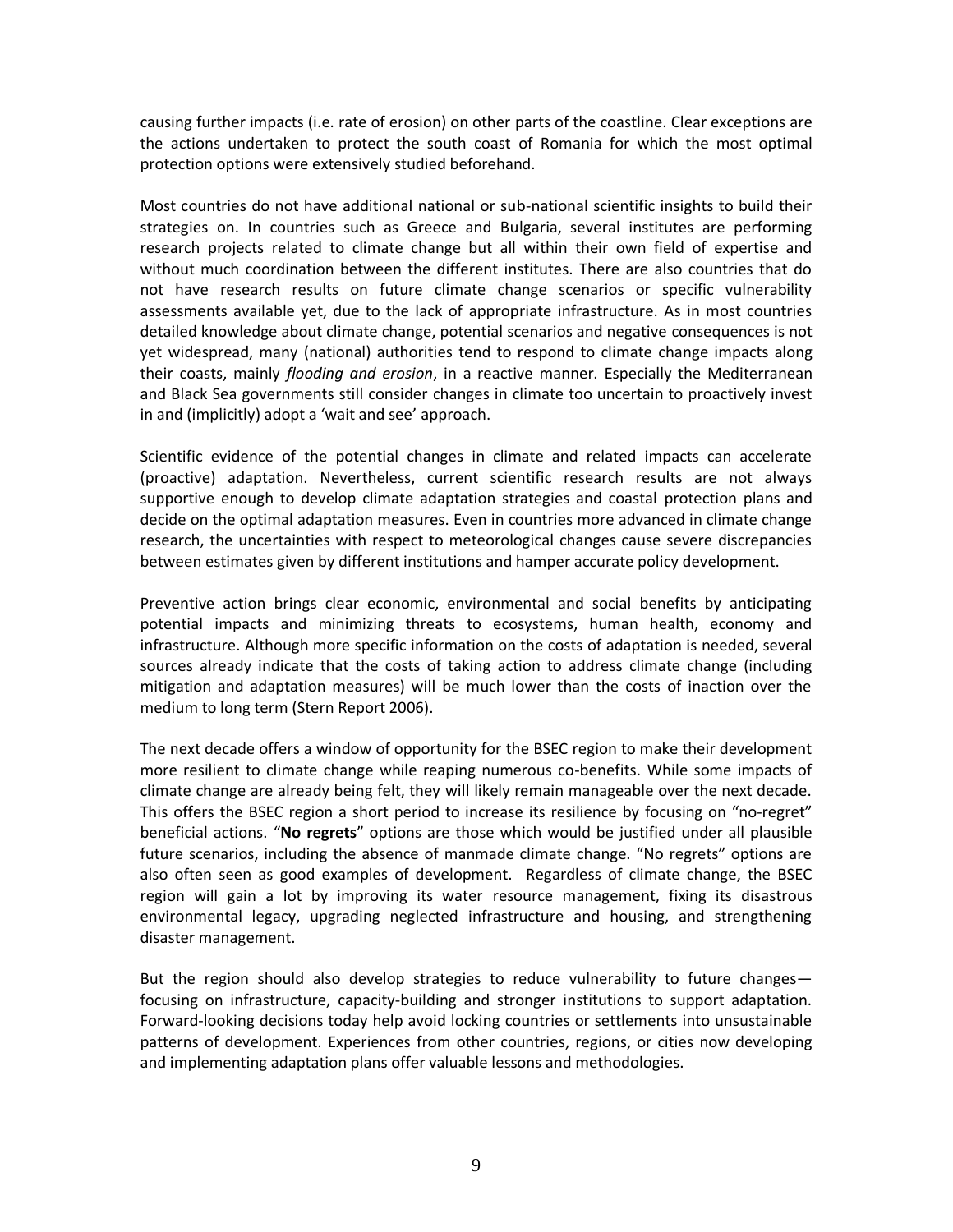## <span id="page-9-0"></span>**International Governance, Regional Approaches and National Challenges**

All countries of the BSEC region are intertwined with the multilateral environmental policy landscape (Albania, Armenia, Azerbaijan, Bulgaria, Georgia, Greece, Moldova, Romania, Russia, Serbia, Turkey and Ukraine). The countries are required to fulfill their obligations under the international environmental agreements they have ratified and within the intergovernmental governance structures they are part of and/or aspire to join. Naturally, the degree of international embededness of environmental governance, national political commitment, institutional maturity to integrate climate change into development planning, the level of capacity to implement climate change projects as well as the vulnerability to climate change and the GHG mitigation potential varies from country to country.

### <span id="page-9-1"></span>**UNFCCC and the Kyoto Protocol**

All countries of the region have signed the United Nations Framework Convention on Climate Change and the associated Kyoto Protocol. Parties to the Convention must submit national reports on implementation of the Convention to the Conference of the Parties (COP). Through the national communications, both Annex I and non-Annex I Parties, developed greenhouse gas inventories and vulnerability assessments, generated climate change projections, produced mitigation and adaptation action plans, integrated climate change into national development planning and conducted capacity building initiatives. Article 4 of the UNFCCC stipulates that every effort must be made to adopt national or regional adaptation strategies.

Climate plans in the Black Sea focus mainly on mitigation and coastal protection is implemented ad-hoc. The minority of coastal states take a climate change scenario into account for development planning. **National Communications** on Climate Change submitted to the UNFCCC Secretariat by the countries bordering the Black Sea have not yet sufficiently recognized the Black Sea as a priority. An exception is **Georgia**, which has identified the Black Sea coastal zone as a priority for its vulnerability and adaptation assessments within the Second National Communication on Climate Change. This included the preparation of a Black Sea coastal zone adaptation strategy and can serve as a best practice for the region. In **Bulgaria**, coastal protection measures are mainly decided on and implemented in an ad-hoc fashion. National climate change strategies do exist but the focus is presently on mitigation rather than adaptation. **Turkey** developed a National Adaptation Strategy but did not include sea-level rise and its coasts as a focus area.

#### <span id="page-9-2"></span>**Excursus: Institutional infrastructure and the examples of Ukraine and Romania**

Institutional infrastructure to tackle climate change is just evolving in the region and often chronically understaffed. The climate change institutional and operational arrangements in most countries lack sufficient capacity to coordinate and support adaptation and mitigation initiatives. Capacity and resource constraints are further compounded by a high staff attrition rate, which affects institutional memory at the national and local level. Another obstacle is the cross-cutting nature of climate change, which requires coordination across sectors and ministries. While national institutional arrangements for Climate Change have been established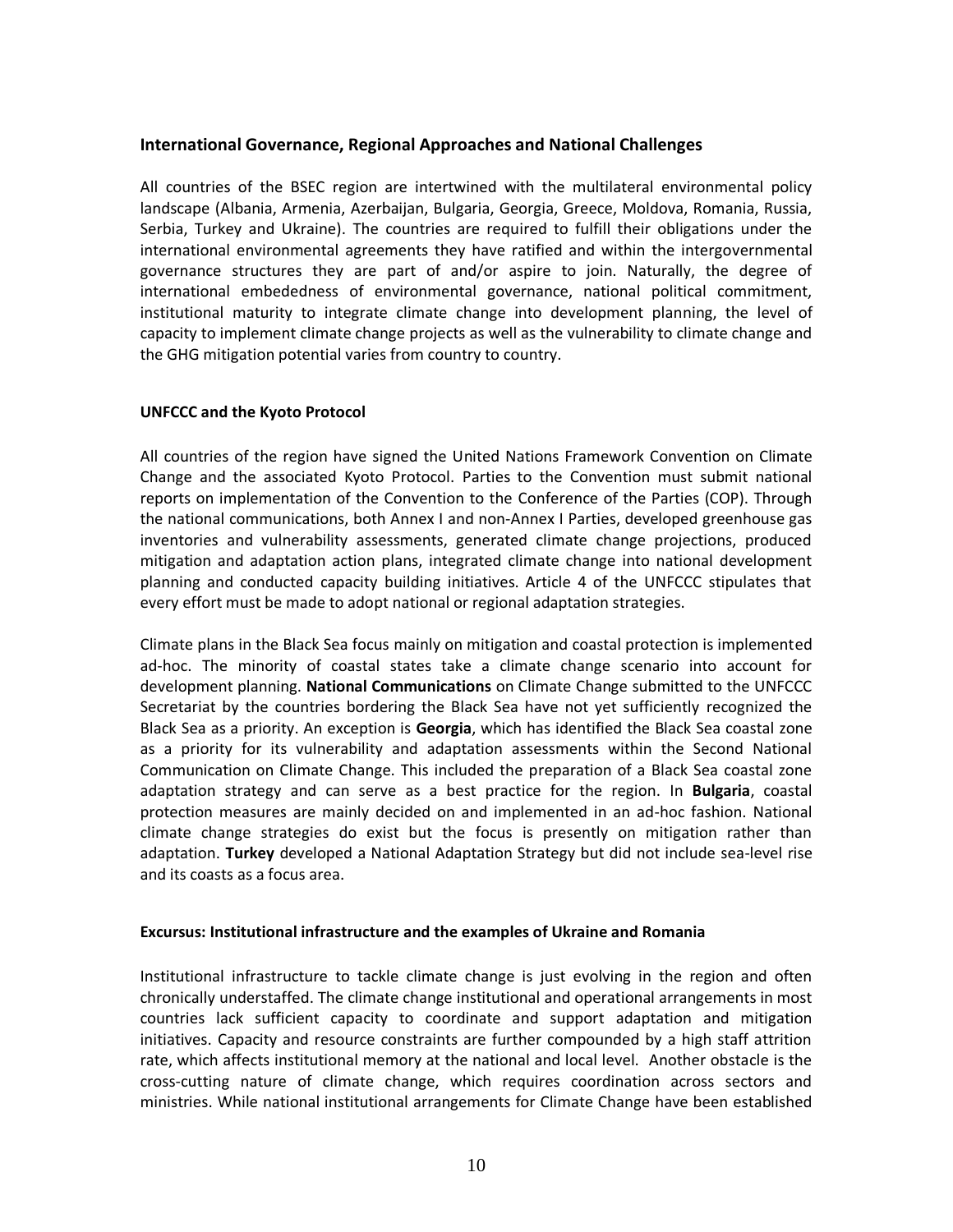in some countries to assist in coordination and implementation of climate change-related activities, in many cases, the arrangements are not effective as climate change is perceived to be solely an "environmental" issue. Many challenges exist with regards to coordinating the planning, designing and monitoring of Climate Change initiatives amongst key national institutions.

In most countries, institutional arrangements and the legislative framework to address climate change issues were established in accordance with the UNFCCC and its Kyoto Protocol. In some cases the mandate is too narrowly focused and does not encompass nor enforce many of the key areas that are critical to addressing climate change issues. For example, **Ukraine** established the appropriate legislative framework and institutional arrangements required by UNFCCC and its Kyoto Protocol. In practice these arrangements were only relevant for the initiation of carbon markets. The arrangements did not take into account the strong capacity needs and frameworks required in areas such as adaptation/mitigation, technology transfer, scientific research or public awareness. There are furthermore difficulties in the implementation of the market mechanisms of the Kyoto Protocol, for Ukraine the Joint Implementation (JI) mechanisms. Main reasons lie within the political instability and associated frequent reshuffling of top officials as well as economic strains, low awareness and capacities.

In **Romania**, overlapping institutional mandates undermine efforts to address climate change issues. The Ministry of Environment and Forests is the designated national focal point for UNFCCC and coordinates and develops the National Climate Change Strategy and Action Plan. It draws upon a number of consultative bodies: a) Interministerial Committee for Sustainable Development; b) Ministerial Committee for Emergency Situation; c) Technical-Economic Commission; d) National Commission for Climate Change. The National Agency for Environment Protection, under the Ministry of Environment and Forest, is the main authority responsible for the implementation and enforcement of policies and legislation in environment protection, at national level and at local level through its local regional and county level agencies. The Ministry of Economy, Commerce and Business Environment has important prerogatives related to development and implementation of policies in the fields of energy and industry and a key factor in the implementation of the relevant European Directives. The most important consultative body of the Ministry of Agriculture and Rural Development is the *National Committee for Combating Drought, Land Degradation and Desertification* entailing 45 members representing line ministries, national and regional agencies and academia, addressing desertification and drought also in the context of climate change.

The Romanian National Commission for Climate Change plays an important role in integrating climate change as a cross-cutting inter-sectoral issue. It is an inter-ministerial body functioning in coordination with the Inter-ministerial Committee for Agriculture, Rural development and Environment and its activity is related to the mandate of the Ministry of Environment and Forests. At national level, the line ministries, among which the Ministry of Environment and Forests as the main competent authority for climate change affairs, have different mandates and report to the Prime Minister. At local and regional level, they have decentralized offices. Local municipalities are tasked to integrate climate change adaptation measures into urban planning, development strategies, land use, water use, energy transport, infrastructure and emergency situations and to develop Joint Implementation (JI) projects. Other important Institutions are a) National Institute for Research and Development in Bucharest (ICIM); b) National Meteorology Administration; c) The Institute for Research and Forestry.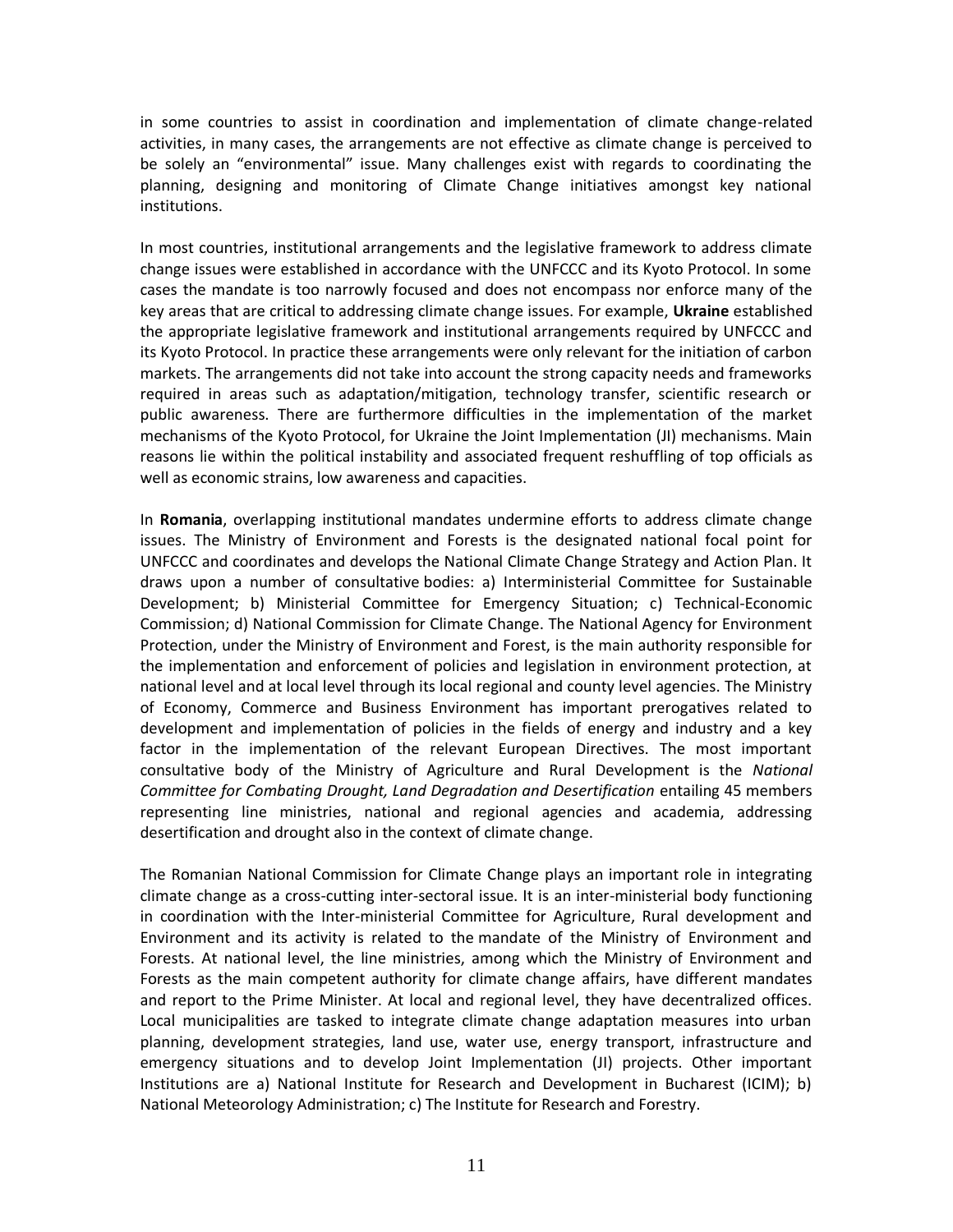#### <span id="page-11-0"></span>**The European Union and Climate Change Adaptation**

 $\overline{a}$ 

The transposition of the EU climate change, energy and environmental legislation is being taken into account by Member States of BSEC and BSC. The EU climate change, energy and environmental legislation provides a positive framework for accelerating climate change mitigation and adaptation in the region through directives on issues such as promotion of renewable energy, establishment of the EU ETS, reducing GHG emission from transport fuels, end-use energy efficiency and energy, environmental impact assessment, environmental liability, chemical waste management, integrated pollution prevention and control or integrated watershed management.

Bulgaria, Greece and Romania are EU Member States and therefore tied to the EU environmental acquis communautaire and the EU climate and energy policy. Albania and Serbia are potential candidate countries for EU accession and Turkey began full membership negotiations with the EU in 2005. Albania, Serbia, Moldova and Ukraine are part of the Energy Community, which intents to extent the EU internal energy market to South East Europe and beyond in line with the relevant acquis, including key EU legal acts in the area of electricity, gas, environment and renewable energy. According to the National Gap Analysis Report of the Russian Federation, a closer EU‐Russia cooperation in the environmental field is found to be essential to move ahead the implementation of the objectives and priorities of the EU‐Russia Common Economic Space Road‐map.<sup>4</sup>

The economic challenge of environmental approximation alone is enormous, a prerequisite for reducing vulnerability to climate change. For example, the **Serbian** environmental approximation strategy estimates that the total cost of meeting the requirements of the environmental Acquis will be around €10.6 billion (between 2011 and 2030), the most demanding sectors being water (€ 5.6 billion), waste (€2.8 billion) and industrial pollution (€1.3 billion). An important part of the costs are operational ones, which cannot be covered by international sources and will have to be financed from public budgets, private sources or charges. The need of additional financing from Serbian public budgets is estimated to peak at around €360 million in 2018 and should steadily decrease thereafter until about 2025, when full

<sup>&</sup>lt;sup>4</sup> EU relations with Russia are not developed through the ENP or EaP, but in the framework of a bilateral Strategic Partnership covering four "common spaces": the Economic Space (including the environment); the Space of Freedom, Security and Justice; the Space of External Security; and the Space of Research and Education. The EU and Russia concluded their first Partnership and Cooperation Agreement in 1994. Negotiations on a new EU-Russia Agreement were launched in 2008. The new agreement is expected to update and replace the existing Partnership and Cooperation Agreement from 1994. It will provide for an improved framework of the EU-Russia relations and will specify commitments in all areas of the partnership, including political dialogue, justice, freedom and security issues, economic cooperation, research, education and culture, trade, investment and energy. Meanwhile, the Russian Federation has developed its own policy/legislation for the integrated water resources management (IWRM) and environmental protection. Significant progress towards the IWRM has been achieved during the last years, with the approval of the National Strategy and the National Programme for Development of Water Resources until 2020 and of the Marine Doctrine of the Russian Federation until 2020. These documents identify the basic principles for the Black Sea basin management and planning, and for the protection of natural resources in the Russian Federation. Having adequate national policy/legislation and management of environmental protection, the Government of the Russian Federation sees no added value for the moment in approximation with the EU Water Framework Directive (WFD) and the Marine Strategy Framework Directive (MSFD). The latter does not mean that harmonization in the field of Black Sea environmental protection does not take place at the Black Sea regional level.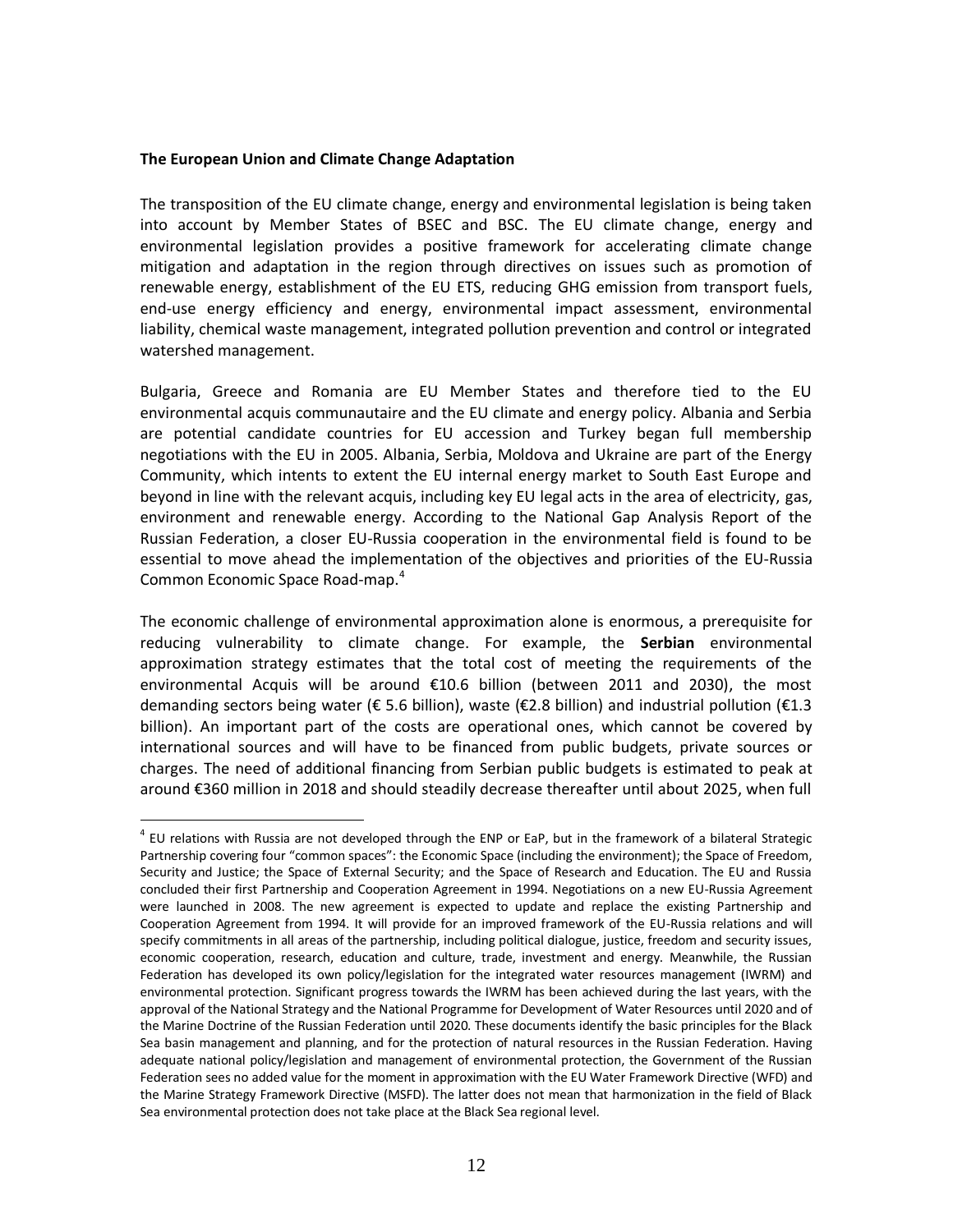cost recovery can be achieved. Therefore, also the institutional challenge is significant. On the other side of the balance, the direct economic benefits arising from environmental compliance over the same period should outweigh the costs by the factor of approximately 2.4.

**The White Paper on Adaptation**: The EU embarked to establish a strategic framework for adaptation to reduce EU's vulnerability to the impact of climate change, including the development of many useful tools, guidelines and assessments concerning climate change. These efforts can provide valuable input for other regional inter-governmental initiatives. The White Paper builds on the wide-ranging consultation launched in 2007 by the Green Paper on Adapting to Climate Change in Europe and further research efforts that identified action to be taken in the short-term (like the PESETA research project)<sup>5</sup>. The white paper is accompanied by three sectoral papers on agriculture, health and water, coasts and marine issues.

The objective of the EU's Adaptation Framework is to improve the EU's resilience to deal with the impact of climate change. The EU's framework adopts a phased approach. Phase 1 (2009- 2012) will lay the ground work for preparing a comprehensive EU adaptation strategy to be implemented during phase 2, commencing in 2013. Phase 1 will focus on four pillars of action: 1) building a solid knowledge base on the impact and consequences of climate change for the EU, 2) integrating adaptation into EU key policy areas; 3) employing a combination of policy instruments (market-based instruments, guidelines, public-private partnerships) to ensure effective delivery of adaptation and 4) stepping up international cooperation on adaptation.

The first two approaches and pillars are especially relevant for the intergovernmental governance structure of the Black Sea region at this stage and for the purpose of this project.

**Building s solid knowledge base on the impact and consequences of climate change**: To be able to take decisions on how best to adapt, it is essential to have access to reliable data on the likely impact of climate change, the associated socio-economic aspects and the costs and benefits of different adaptation options. More knowledge is needed on climate impact and vulnerability so that appropriate policy responses can be developed. A considerable amount of information and research already exists, but is not shared across Member States. An effective way to improve knowledge management would be to establish a Clearing House Mechanism as an IT tool and database on climate change impact, vulnerability and best practices on adaptation. A pro-active research and education policy is necessary to promote better understanding of climate change impacts and the development of skills, methods and technologies to cope with the consequences of climate. A recent Commission Staff Working Document provides detailed information on research needs, including on the impacts of climate change and adaptation. Moreover, climate change will be an important issue for the recently inaugurated European Institute of Innovation and Technology which is setting up a Knowledge and Innovation Community on climate change and adaptation. Methods, models, data sets and prediction tools, which can be enabled by information and communication technologies, assist in understanding

 $\overline{a}$ 

<sup>&</sup>lt;sup>5</sup> In the EU, PESETA (Projection of Economic impacts of climate change in Sectors of the European Union based on bottom-up Analysis) is contributing to a better understanding of the possible physical and economic effects of climate change in Europe over the 21st century. The assessment provides country level impact data (erosion, flood risk, coastal wetland loss/change, and salinisation) for European countries, enabling relative impacts to be assessed. Such analysis provides a valuable tool to support climate change adaptation, where activities can be focused in the most vulnerable areas. Unfortunately, paralleled information for the non-EU BSEC Member States is not readily available at this time (just for Bulgaria and Romania).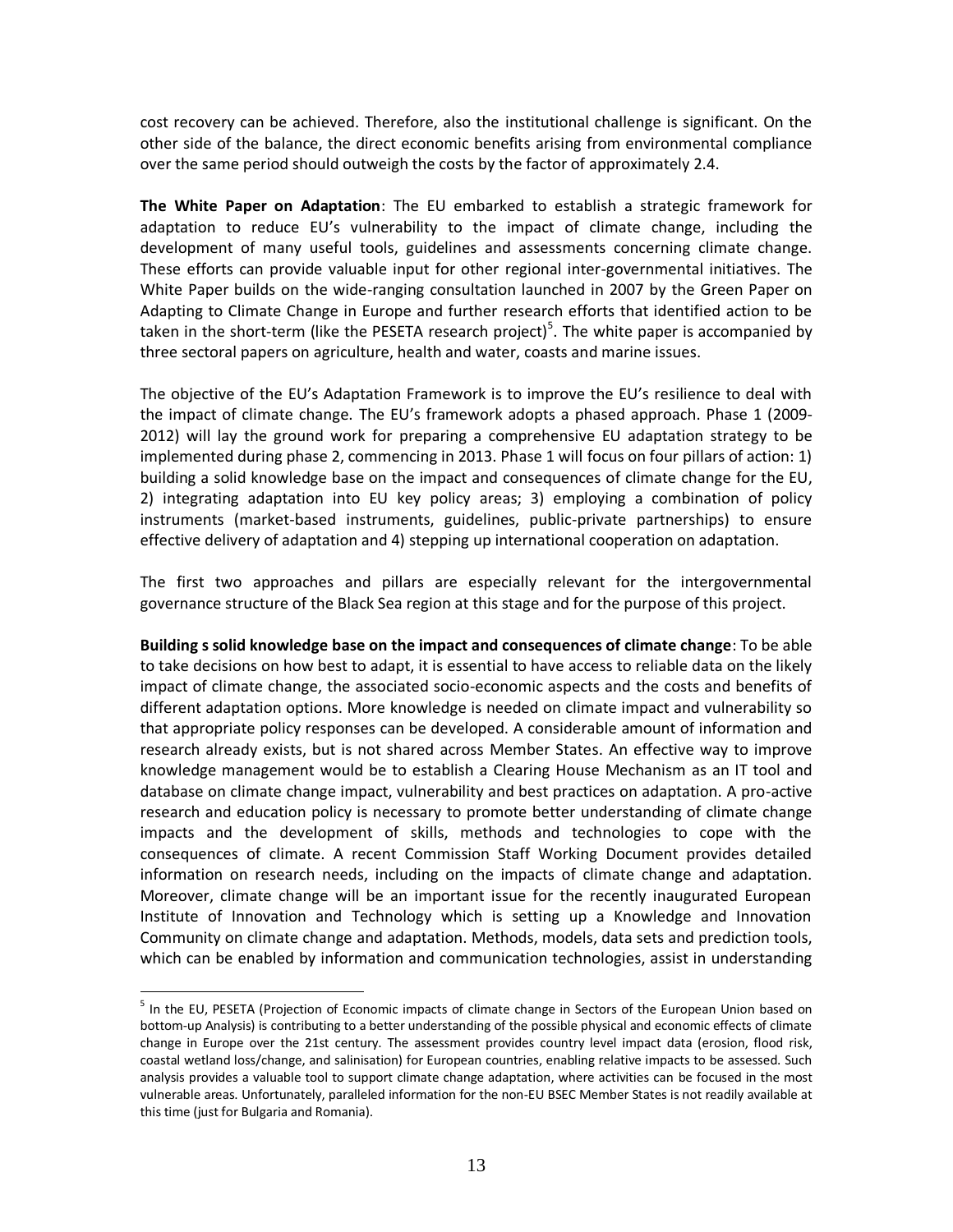and forecasting climate impact, in identifying vulnerabilities and in developing appropriate adaptation measures.

**Integrating adaptation into EU key policy areas**: The EC concluded that adaptation needs to be mainstreamed into EU policies. This exercise has to be carefully prepared, based on solid scientific and economic analysis. In each policy area there should be a review of how policies could be re-focused or amended to facilitate adaptation. Adaptation options will vary by sector and will, in some cases, require financing. For each sector, further work needs to be done to improve understanding of the impact of climate change, assess appropriate responses and secure the necessary funding. In each policy area, the following key questions must be answered: i) What are the actual and potential impacts of climate change in the sector?; ii) What are the costs of action/inaction?; iii) How do proposed measures impact upon and interact with policies in other sectors? The sectors health and social policies; agriculture and forests; biodiversity, ecosystems and waters; coastal and marine areas; production systems and physical infrastructure are those with strong EU policy involvement for which adaptation strategies outlining the types of action are needed. Priority should be given to adaptation measures that would generate net social and/or economic benefits irrespective of uncertainty in future forecasts (no-regret measures). Priority should also be given to measures that are beneficial for both mitigation and adaptation.

**Climate Change and Water, Coasts and Marine Issues; biodiversity and infrastructure**: A number of existing EU polices can facilitate adaptation efforts and optimum use should be made of this legislation. The short-term adaptation measures in relation to **water** should therefore focus on ensuring that adaptation is fully integrated into the implementation of existing EU water legislation and policies, in particular, the development of river basin management plans under the Water Framework Directive as well as assessing the need for further measures to enhance the efficiency of water use and exploring the potential for policies and measures to boost ecosystem storage capacity for water in Europe. Work is on-going at a European level to develop comprehensive guidelines and a set of tools for incorporating climate change into future river basin management plans. The Water Framework Directive is complemented by the Floods Directive and the policy on water scarcity and droughts. These provide a more specific framework for adapting to the key water-related impacts of climate change.

Similarly for **coastal and marine areas**, adaptation should be integrated into key policies and legislation, including the EU Integrated Maritime Policy and its environmental pillar: the Marine Strategy Framework Directive. The Recommendation concerning Integrated Coastal Zone Management in Europe and the newly reformed Common Fisheries Policy will also have to factor in and address adaptation as a priority. As with the Water Framework Directive, the Marine Strategy Framework Directive can facilitate adaptation by ensuring that climate change considerations are incorporated into marine strategies and by providing a mechanism for regular updating to take account of new information.

A more coherent and integrated approach to coastal planning and management via integrated coastal zone management will assist adaptation efforts. The multi-disciplinary, interactive approach which underpins ICZM provides the flexible and multi-sectoral basis needed for developing effective adaptation measures. Nevertheless, as the IPCC highlighted, the lack of a Directive for coastal management reflects the complexity of socio-economic issues involved in coastal land use and the difficulty of defining acceptable management strategies for the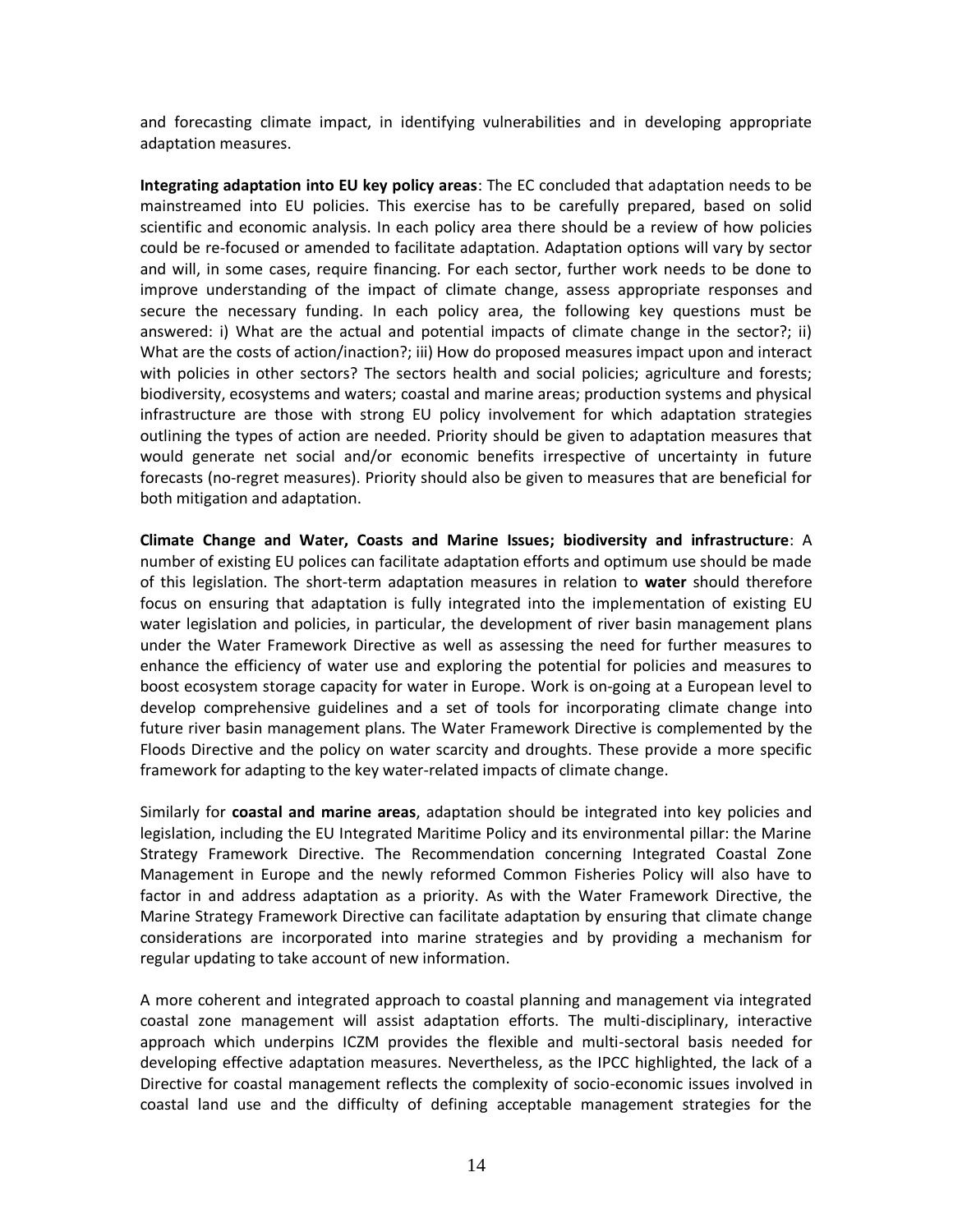different residents, users and interest groups involved with the coastal region. In order to ensure a coordinated and integrated approach to adaptation in coastal and marine areas, taking into account trans-boundary issues, the Commission will develop guidelines on adaptation in coastal and marine areas. The follow-up to the Roadmap for Maritime Spatial Planning will incorporate adaptation to climate change in maritime and coastal management.

Regarding **habitats**, the impact of climate change must also be factored into the management of Natura 2000 to ensure the diversity of and connectivity between natural areas and to allow for species migration and survival when climate conditions change. Draft guidelines by 2010 on dealing with the impact of climate change on the management of Natura 2000 sites. Work is ongoing on drafting guidelines for Natura 2000 and climate change. The guidelines will not only assess the threats posed by climate change to Natura 2000 but also highlight the positive contribution it can make in mitigating the effect of climate change (e.g. carbon storage, flood protection). One of the 10 objectives of the EC Biodiversity Action Plan is to support biodiversity adaptation to climate change. A studies were carried out to provide an overview of the likely impact of climate change on biodiversity in the European Union and give recommendations for policy and research as well as on assessing the potential of ecosystem-based approaches to climate change adaptation and mitigation in Europe.

Protecting existing and future **infrastructure** from the impact of climate change will be predominantly a Member State responsibility. The EU nevertheless has an important role in promoting best practice, via support for infrastructure development and also in developing standards for construction. Improving the resilience of existing transport infrastructure and energy networks requires a common and coordinated approach for assessing the vulnerability of critical infrastructure to extreme weather events. This provides a basis for strategic choices regarding networks, back-ups and energy security, and for maintaining stable transport networks and services. Infrastructure projects which receive EU funding should take climateproofing into account based on methodologies to be developed. Commission will work with Member States and stakeholders setting guidelines and exchanging good practice, to ensure that account is taken of climate change impacts when implementing the Environmental Impact Assessment (EIA) and Strategic Environmental Assessment (SEA) Directives and spatial planning policies.

### <span id="page-14-0"></span>**The Mediterranean Action Plan (UNEP/MAP) and Climate Change**

Three of the BSEC Member States – Albania, Turkey and Greece - have adopted the Mediterranean Action Plan (MAP) and the Convention for the Protection of the Mediterranean Sea Against Pollution (Barcelona Convention). Turkey has furthermore ratified the Convention on the Protection of the Black Sea Against Pollution and is a member state of the the Black Sea Commission which is tasked to implement the provisions of the Convention and the Black Sea Strategic Action Plan. Although the initial focus of the MAP was on marine pollution control, experience confirmed that socio-economic trends, combined with inadequate development planning and management, were the root of many environmental problems. Consequently, the focus of MAP gradually shifted to include integrated coastal zone planning and management as the key tool through which solutions are being sought.

Seven Protocols addressing specific aspects of Mediterranean environmental conservation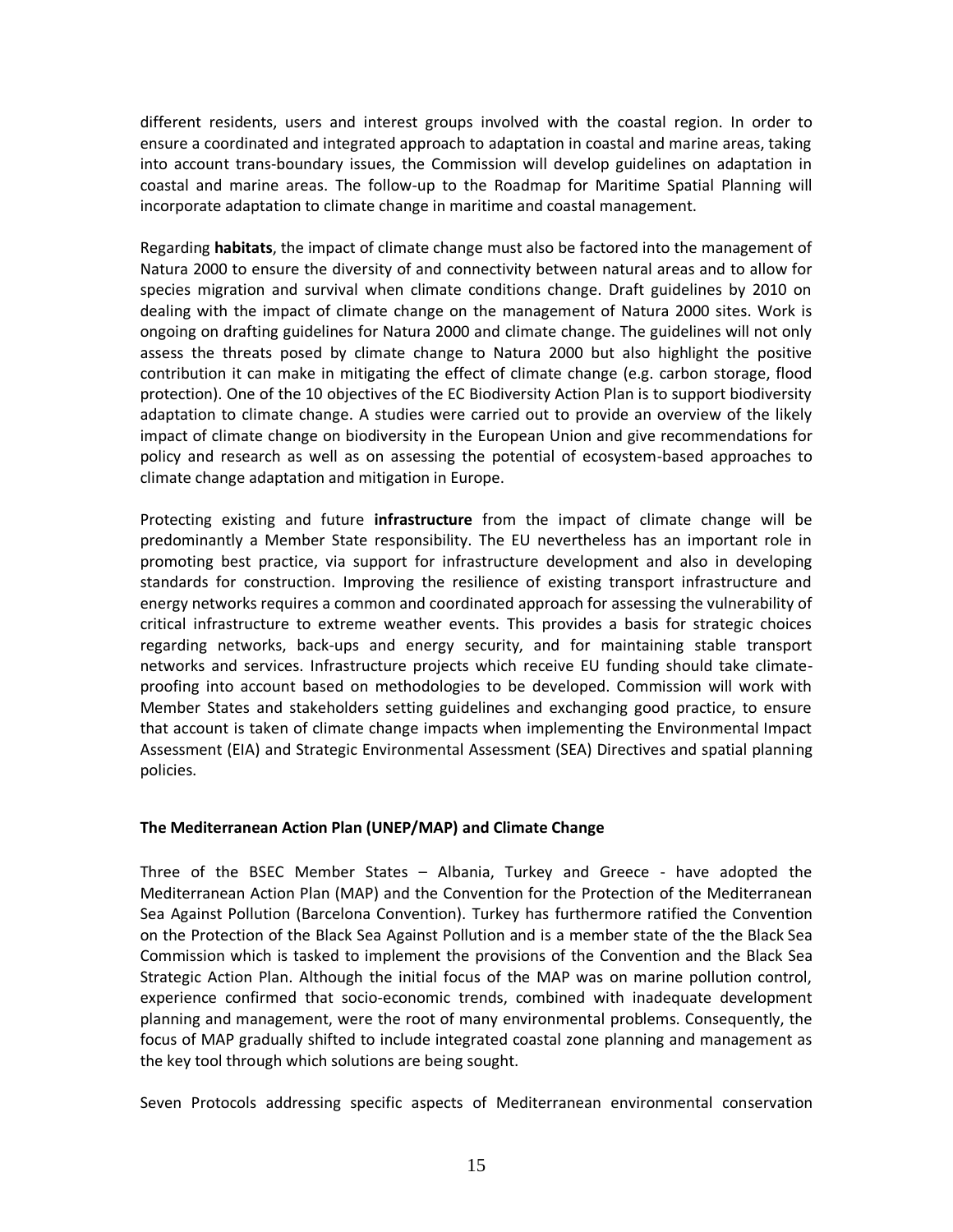complete the MAP legal framework: i) Dumping Protocol (from ships and aircraft); ii) Prevention and Emergency Protocol (pollution from ships and emergency situations); iii) Land-based Sources and Activities Protocol; iv) Specially Protected Areas and Biological Diversity Protocol; v) Offshore Protocol (pollution from exploration and exploitation); vi) Hazardous Wastes Protocol; and the vii) Protocol on Integrated Coastal Zone Management (ICZM).

The **Mediterranean Commission on Sustainable Development** (MCSD) is an advisory body to the Contracting Parties. It has a unique structure of representatives of the 22 Contracting Parties as well as 15 rotating representatives from local authorities, business community and NGOs, forming, on equal footing, a think-tank on policies for promoting sustainable development in the Mediterranean Basin. The MCSD coordinated the preparation of the Mediterranean Strategy on Sustainable Development (MSSD), which was adopted by the Contracting Parties in 2005. The MCSD framework provides guidance for national decision makers to address sustainable development issues, implement international agreements and initiate partnerships. It is also a benchmark against which the entire Mediterranean community can monitor and assess its contribution to a common vision of a sustainable Mediterranean. The Strategy pursues four main directions: i) contribute to economic development while building on Mediterranean assets; ii) reduce social disparities and fulfill MDGs while strengthening diversity; iii) ensure sustainable management of natural resources and change consumption and production patterns; and iv) improve governance at local, national, regional levels. The MSSD identifies priority fields of action: water; energy; transport; tourism; agriculture; urban development, and; sea and coastal management. For each of these, orientations and possible actions are proposed. Since 2005, MAP supports technically and financially the formulation of national strategies for sustainable development.

During the 16th Meeting of the Contracting Parties to the Barcelona Convention and its Protocols held in Marrakesh in November 2009, adaptation to climate change in the Mediterranean coastal and marine environments was identified as a priority issue requiring attention. Accordingly, climate change adaptation in the coastal zone has been incorporated into the "**Marrakesh Declaration**" and the Regional Activity Centers were further tasked to implement associated climate change activities within the framework of the Mediterranean Strategy on Sustainable Development.

Six MAP Regional Activity Centres (RACs) are based in Mediterranean countries, each offering its own environmental and developmental expertise for the benefit of the Mediterranean community in the implementation of MAP activities. Climate change and green economy was consequently introduced into the focus areas and multi-annual work programmes of the Regional Activity Centers.

Within the MAP umbrella, the specific objective of the **Priority Actions Programme/Regional Activity Centre (PAP/RAC)** is to contribute to sustainable development of coastal zones and sustainable use of their natural resources. In this respect, PAP/RAC's mission is to carry out the tasks assigned to it in Article 32 of the Protocol on Integrated Coastal Zone Management in the Mediterranean (2008). In addition to its well-established role in supporting Integrated Coastal Zone Management in conjunction with Contracting Parties, the MAP is aware of the pressing need to address the impending impacts of changes in coastal climate and their implications for ongoing coastal resilience. In light of this, climate change adaptation has become an important new mandate of the PAP/RAC and has recently been adopted into its proposed five-year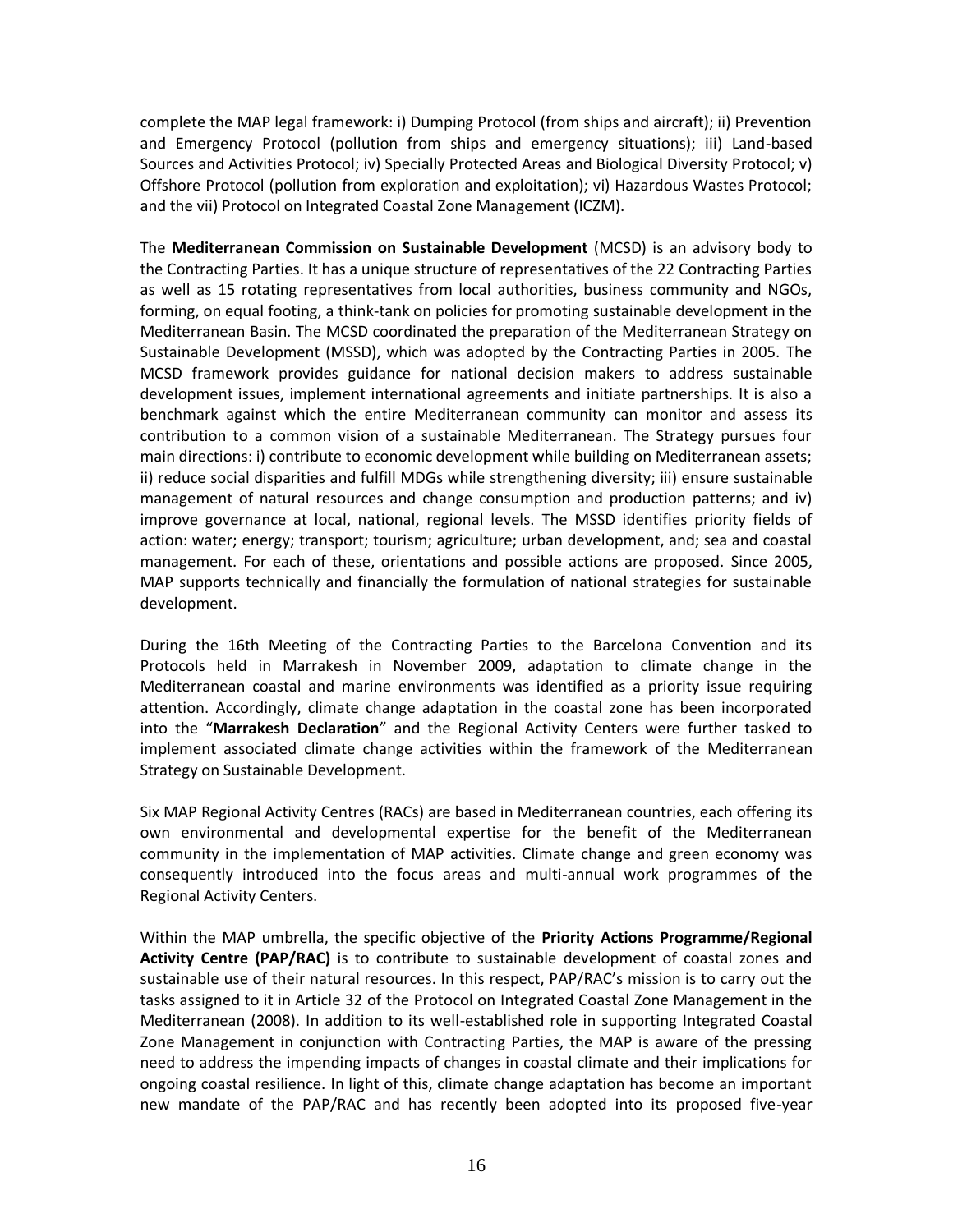#### Programme of Work of UNEP/MAP.

It is widely accepted that the key tool for implementation of adaptation initiatives within the Mediterranean Region under the UNEP/MAP structure will be the ICZM Protocol. In this context, the challenge that now faces MAP and in particular the PAP/RAC is the building of adaptive capacity throughout the region within the existing framework of this Protocol to allow effective mainstreaming at a range of temporal and spatial scales. Before MAP could commence with detailed planning of its upcoming initiatives to support vulnerability and adaptation, it was necessary to undertake a review exercise to determine the policies and strategies and projects and programmes active in the region at a range of temporal and spatial scales, including provision of an overview of impacts, threats and consequences of coastal climate change in the Mediterranean with a summary of the status of coastal adaptation initiatives around the globe to highlight best practice. A **position paper** was prepared to summarize the potential adaptation actions that could be undertaken by the Mediterranean countries in coastal zones, to develop options on how to link the ICZM Protocol and potential adaptation measures, and to provide suggestions on the sort of technical assistance of the MAP and in particular PAP/RAC to countries to adapt to climate change in coastal zones. Developing a Mediterranean Coastal Adaptation Framework is seen as a key priority in the position paper. This will encompass the need for sharing experiences and tools for adaptation - which is increasingly important at the regional level as work develops in the field – and for developing adjusted governance and management techniques as well as economic and financial mechanisms. Although vulnerability and adaptive capacity to climate change varies widely depending on the context, as do the initiatives to be undertaken, the need to share experiences and build capacity encourages the issue to be put on the regional agenda.

Other Regional Activity Centers are increasingly incorporating climate change within the respective mandates advancing a number of research initiatives and pilot projects, especially the Blue Plan Regional Activity Centre and the Cleaner Production Regional Activity Centre. The **Blue Plan Regional Activity Centre (BP/RAC)** adopts a systemic and prospective approach to Mediterranean environment and development issues using observation and evaluation tools and generating indicators. Experts produce scenarios for reconciling the environment and the realities of socio-economic development in a drive to help Mediterranean countries make decisions with the future in mind. BP/RAC produced a number of climate change studies, on e.g. adaptation in the water sector; energy efficiency and buildings; impacts of climate change on the water resources of four major Mediterranean catchment basins; and evaluation of the economic impacts of extreme events. It also achieved to include a chapter on climate change in the report State of the Environment and Development in the Mediterranean (2009).

The **Cleaner Production Regional Activity Centre (CP/RAC)** promotes the reduction of industrial waste from the Mediterranean industrial sector and disseminates tried-and-tested cleaner production techniques. The centre also organises training programmes, and promotes the exchange of experts, facilitating technology transfer within the region. CP/RAC initiated various pilot projects within the wider framework of green economy. It is the regional hub to move forward models of development that fit within the eco-system's carrying capacity and are lowcarbon as shifting to sustainable consumption and production and thus decoupling development from environmental degradation and resource depletion becomes an urgent need due to the pressure that the economic development of the 21 regional countries is exerting on the local environment.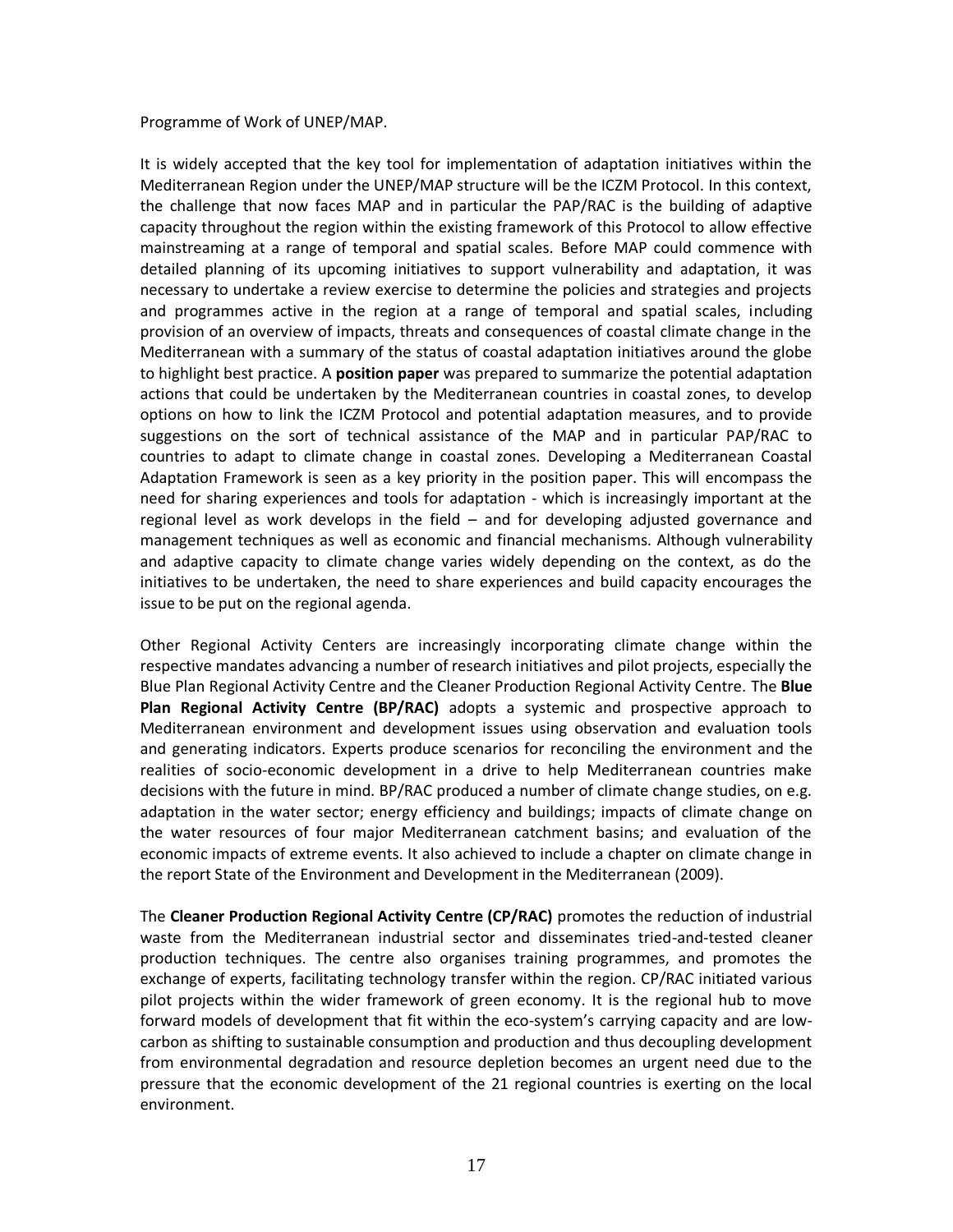## <span id="page-17-0"></span>**BSEC, BSC and Climate Change**

There is a common understanding that transboundary threats require transnational approaches and solutions. The IPCC is the prime example for the need to cooperate internationally and to achieve a binding global agreement to tackle climate change in the long run. There is a growing interest from intergovernmental organizations and regional initiatives around the world to take up the topic of climate change and to use regional governance spaces for fighting transboundary related climate change threats, to incentivize transnational technology transfer or to harmonize UNFCCC negotiation positions. For example, and as highlighted above, the EU embarked to develop a regional adaptation framework and UNEP/MAP is on the way to integrate climate change into the sustainable development policy framework of the Barcelona Convention.

Climate change is not yet fully integrated within the strategies and action plans of the two main regional multilateral bodies covering the Black Sea region, the Black Sea Economic Cooperation Organization (BSEC) and the Black Sea Commission (BSC). Despite the existing scientific knowledge and on-going research projects, no major attempt has been made so far to compile the climate change relevant information and to move it up to the regional policy level. Nevertheless, the interest of BSEC and BSC to develop a strategic framework for tackling climate change and to incorporate climate change into its strategies and action plans is growing, indicated by recently adopted declarations and launched initiatives on the matter.

### <span id="page-17-1"></span>**Black Sea Economic Cooperation Organization**

On 25 June 1992, the Heads of State and Government of eleven countries: Albania, Armenia, Azerbaijan, Bulgaria, Georgia, Greece, Moldova, Romania, Russia, Turkey and Ukraine signed in Istanbul the Summit Declaration and the Bosphorus Statement giving birth to the Black Sea Economic Cooperation (BSEC). It came into existence as a unique and promising model of multilateral political and economic initiative aimed at fostering interaction and harmony among the Member States, as well as to ensure peace, stability and prosperity encouraging friendly and good-neighbourly relations in the Black Sea region.

The principal regular decision making organ of the Organization of the Black Sea Economic Cooperation is the Council of the Ministers of Foreign Affairs. The chairmanship-in-office is executed on a rotating basis for the duration of six month by the Member States (July-December 2010: Greece; January-June 2011: Romania; July-December 2011: Russia; January-June 2012: Serbia).

The BSEC Headquarters – the Permanent International Secretariat of the Organization of the Black Sea Economic Cooperation (BSEC PERMIS) – was established in March 1994, is located in Istanbul and accommodates the executive management units of the BSEC Working Groups. There are eighteen Working Groups established, including on the following areas of cooperation: Banking and Finance; Energy; Emergency Assistance; Communications; Culture; Education; Science and Technology; Tourism; Trade and Economic Development; Agriculture and Agro-industry; SMEs; Customs Matters; Environmental Protection; Combating Crime; Health Care and Pharmaceutics; and Institutional Renewal and Good Governance. Working Groups are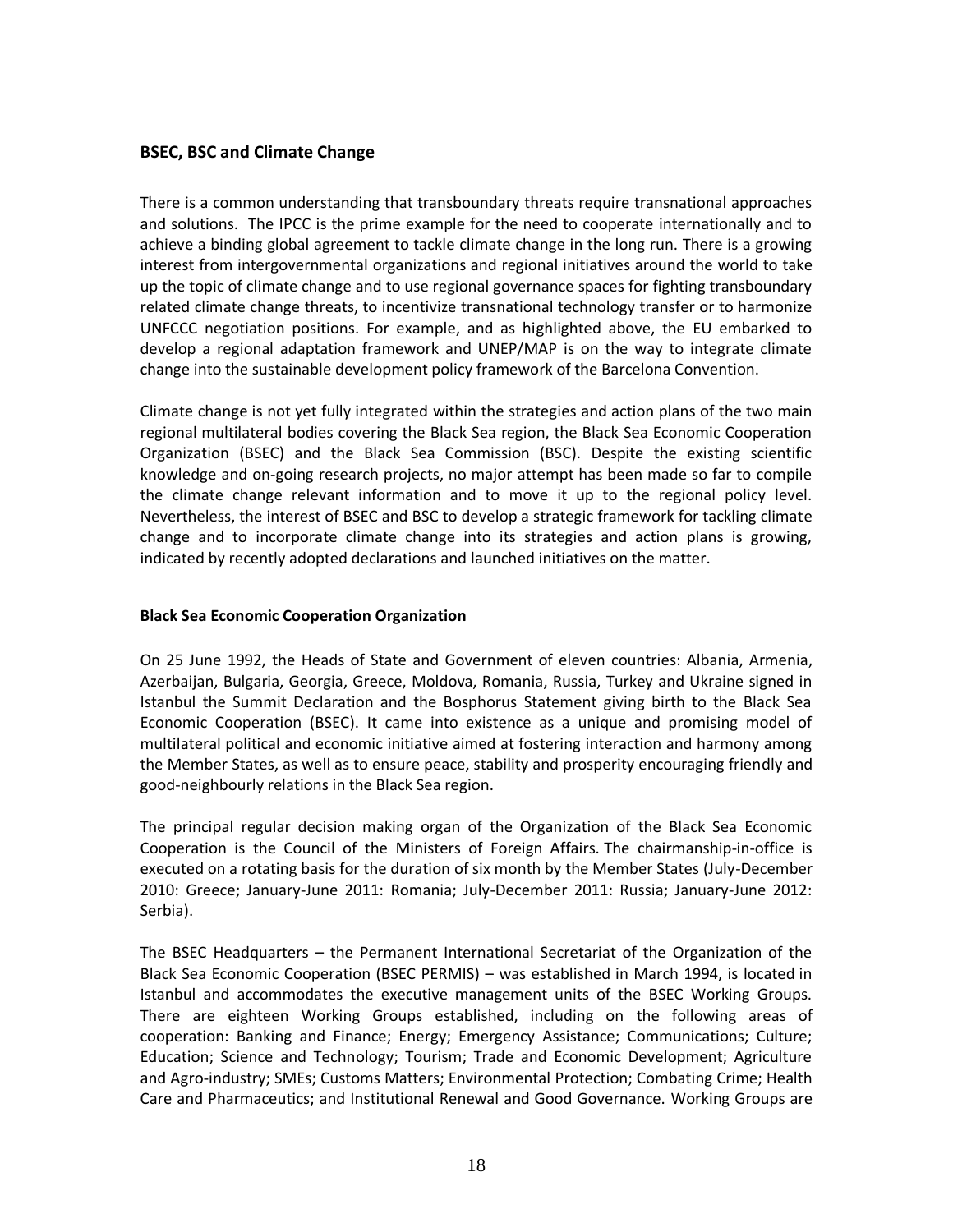in general guided by so-called joint ministerial declarations, comprised by focal points of the Member States and operate under an action plan or work programme coordinated by an executive manager.

BSEC furthermore consists of BSEC related bodies and BSEC affiliated centers. The BSEC related bodies that have their own budgets shall perform their functions in accordance with their basic instruments and with due respect to the principles of the BSEC set forth in the "Summit Declaration on Black Sea Economic Cooperation" of 25 June 1992 and in this Charter, e.g. Parliamentary Assembly of the Black Sea Economic Cooperation (PABSEC), the BSEC Business Council, the Black Sea Trade and Development Bank and the International Center for Black Sea Studies.

A positive step towards embracing the topic of climate change was done by the BSEC Council of Ministers of Foreign Affairs adopting a Joint **Declaration on Combating Climate Change in the wider Black Sea** (26 November 2010). This political initiative was inspired by the Hellenic Chairmanship-in-Office (July-December 2010) which started to promote new regional policy and development concepts under the motto "The Black Sea turns Green". The declaration recognizes the importance of developing and implementing regional approaches as appropriate for combating the negative impacts of climate change as well as for reversing continuing trends of biodiversity loss and ecosystem degradation. It acknowledges that environmental technologies and practices aiming at protecting the land and marine environment, biodiversity and natural resources can secure a future of welfare for the region. At the same time the declaration emphasizes that the response to climate change is an opportunity for promoting green economy, creating new prospects for enhanced regional cooperation and economic development in the region, by also focusing on a gradual turn towards new technologies, including cleaner energy and higher energy efficiency projects.

Through the declaration, the BSEC Council of Ministers of Foreign Affairs agreed to i) develop regional policy approaches on mitigating climate change with respect to the capabilities of the countries concerned and at the same time ensuring energy security and a sustainable development process providing for growth, employment and welfare; ii) strive to develop common approaches on climate change demonstrating leadership and strong commitment to action in the international arena, aiming at contributing to international and regional agreements through seeking the possibility of developing common policy positions, as well as project- based initiatives; and iii) to strengthen collaboration on addressing common challenges by elaborating shared plans and initiatives concerning the implementation of models of environmental risks assessment, especially early warning prediction models, with the aim of taking joint measures and increasing safety precautions against disasters in the wider Black Sea area.

The Joint **Declaration of the Ministers in Charge of Environmental Protection** of the BSEC Member States (Bucharest, 31 May 2011) acknowledges the global challenges in the 21st century, particularly the impacts of climate change which require regional concerted actions in the field of environmental protection and environmental risk management. *It underlines* the importance of an enhanced cooperation among the BSEC Member States, particularly by harmonizing the environmental approaches at the regional level, by promoting exchange of good practices and transfer of technical know-how and by concrete measures and projects related to biodiversity conservation, integrated coastal zone and river management, tackling of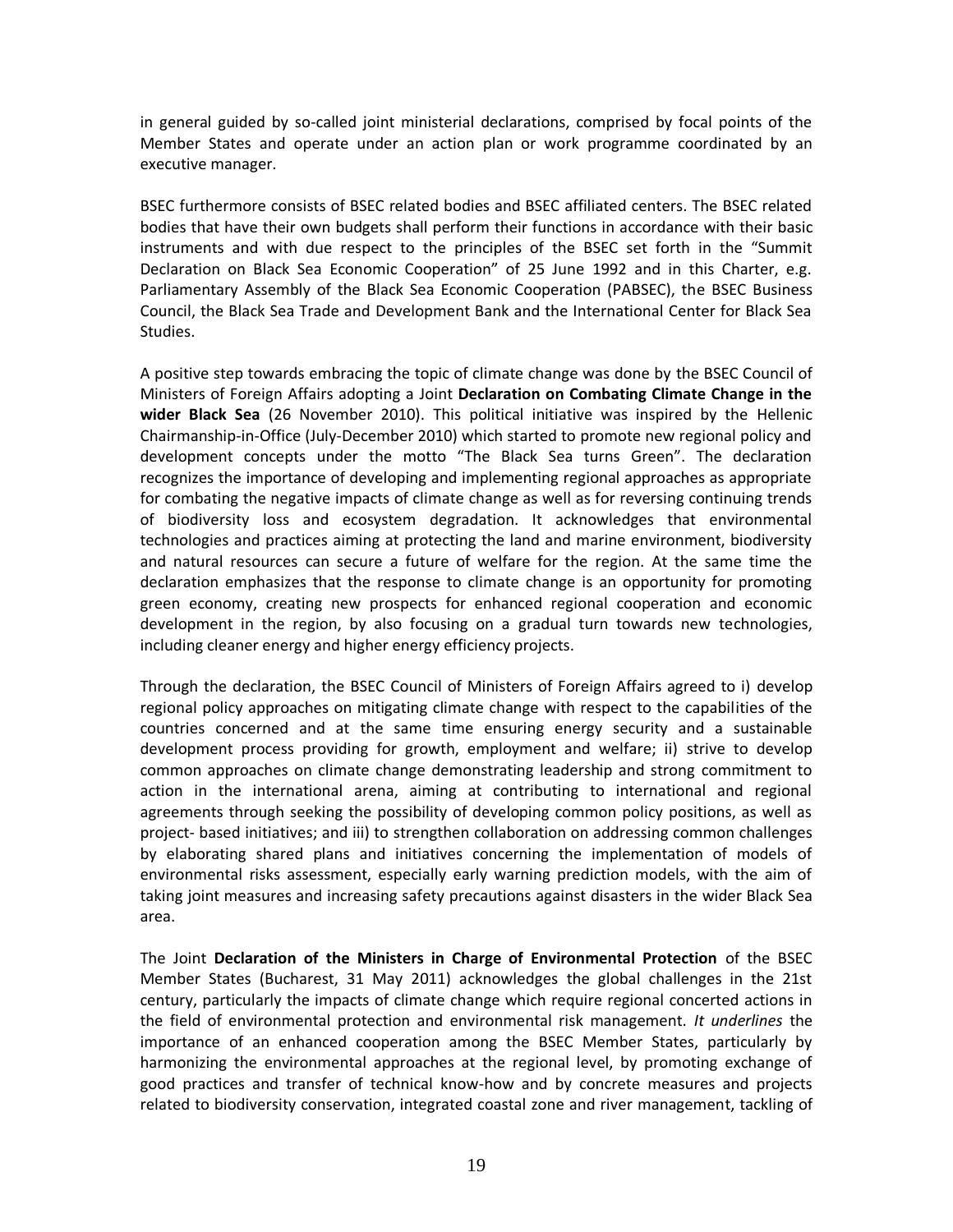pollution sources, as well as to environmental integration monitoring, research and ecoinnovation activities. It *stresses* the need to improve the monitoring system using common indicators of the state of environment in our Member States which is essential for the establishment of further actions and measures required in order to protect and, if necessary, rehabilitate the environment. *It expresses* the determination to enhance the cooperation with EU in the field of environmental protection and to use Environment Partnership of the Black Sea Synergy as an opportunity for future development of environmental projects. BSEC intends to initiate and promote cooperation with other regional organizations, institutions and initiatives, such as the Commonwealth of Independent States (CIS), the Central European Initiative (CEI), the Council of Baltic Sea States (CBSS) and UNEP Mediterranean Action Plan (UNEP-MAP) to cooperate with BSEC in the development of concrete environment projects focused on common problems. BSEC aims to enhance further the co-operation between BSEC and the Commission on the Protection of the Black Sea against Pollution.

BSEC is considering climate change to be a new area within the BSEC Working Group on Environmental Protection. The BSEC Action Plan for Cooperation in the Field of Environmental Protection is a general framework to promote cooperation in the field of environment among the BSEC Member States. The Plan determines the main directions of environmental cooperation among the BSEC Member States. The decision to up-date the BSEC **Action Plan on Environmental Protection** was taken. This will allow including a programmatic and strategic climate change agenda in it. According to the Action Plan, the main directions for cooperation include:

- i) promoting incorporation of environmentally important approaches in the economic and social development;
- ii) Developing a harmonized environmental legislation in the BSEC Member States, based on the best practice and experience existing in the Pan-European region, taking into account the legislative framework of the European Union;
- iii) Improving the functioning of the institutional network of BSEC and the coordination with regional organizations, institutions and initiatives, in particular with the Commission on the Protection of the Black Sea against Pollution;
- iv) Strengthening cooperation in the Black Sea basin in pollution prevention and biodiversity conservation with particular attention to the areas not covered by the Bucharest Convention;
- v) Promoting the use of economic incentives and tools in the field of the environmental protection in order to ensure funding for projects of mutual interest;
- vi) Promoting development of innovative, environmentally friendly and resource saving technologies;
- vii) Establishing a regional Clearing House Mechanism among the BSEC Member States.

The priority fields of activities encompass five main areas: regional cooperation, international cooperation, harmonization of environmental legislation, protection of the Black Sea marine and coastal environment and environmental education and training. Within the first priority area, there is the intention to e.g. i) explore ways of developing an Ecotourism Network in the BSEC region in coordination with the Working Group on Cooperation in Tourism, and if appropriate with other BSEC Working Groups; ii) streamline the BSEC activities towards exploring investment programs directed at preservation of the region's environment, as well as the development of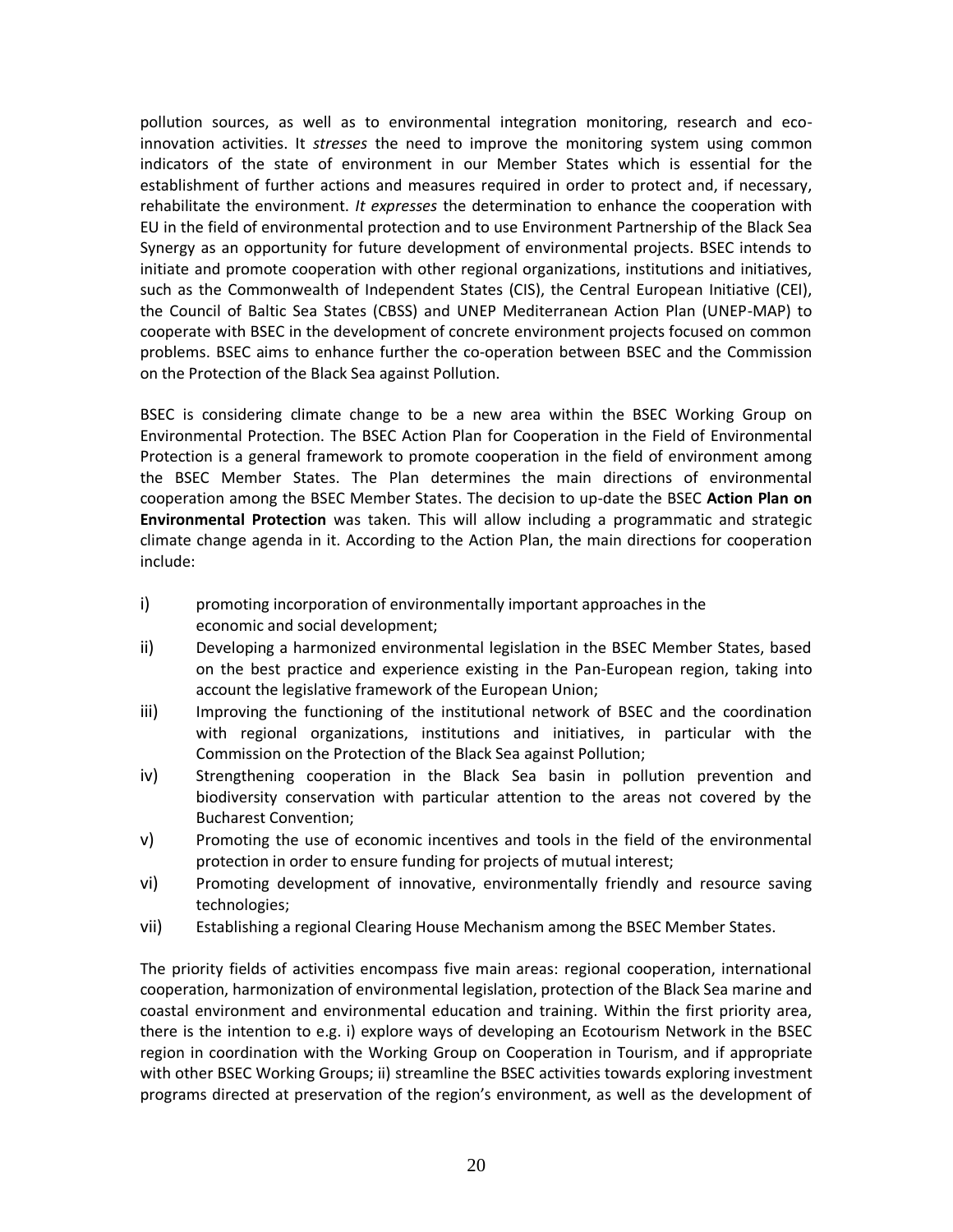green technologies; iii) to seek ways of complementary cooperation with the Commission on the Protection of the Black Sea against Pollution; and iv) to provide the mechanisms of integrated management of the rivers' ecosystems of international importance which are covered by the sphere of BSEC activities.

Green Economy is expected to experience a boost in the region, especially promoted through the BSEC regional initiatives and recently adopted declarations. The BSEC Green Energy Initiative has set up a Green Energy Task Force within the BSEC Working Group on Energy. The BSEC Working Group on SME adopted an Action Plan for the Black Sea Economic Cooperation focusing on green entrepreneurship and sustainability. The Black Sea Trade and Development Bank (BSTDB) is discussing the establishment of a multilateral Environmental Fund focusing on financing renewable energy and energy efficiency projects. The BSEC Business Council adopted the "Green Agenda" and is creating a "Green Business Network in the BSEC Region" focusing on renewable energy sources. The International Center for Black Sea Studies (ICBSS) published a policy brief on greening the Black Sea economies, organized bilateral energy forums and networks and is embarking to launch a green trade project focusing on sustainable agriculture.

#### <span id="page-20-0"></span>**Black Sea Commission**

The Commission on the Protection of the Black Sea Against Pollution via its Permanent Secretariat is the intergovernmental body established in implementation of the Convention on the Protection of the Black Sea Against Pollution (Bucharest Convention), its Protocols and the Strategic Action Plan for the Environmental Protection and Rehabilitation of the Black Sea (SAP 2009). **The Commission on the Protection of the Black Sea Against Pollution** acts to: (a) Promote the implementation of this Convention and inform the Contracting Parties of its work, (b) make recommendations on measures necessary for achieving the aims of this Convention, (c) consider questions relating to the implementation of this Convention and recommend such amendments to the Convention and to the Protocols as may be required, including amendments to Annexes of this Convention and the Protocols, (d) elaborate criteria pertaining to the prevention, reduction and control of pollution of the marine environment of the Black Sea and to the elimination of the effects of pollution, as well as recommendations on measures to this effect, (e) promote the adoption by the Contracting Parties of additional measures needed to protect the marine environment of the Black Sea, and to that end receive, process and disseminate to the Contracting Parties relevant scientific, technical and statistical information and promote scientific and technical research and (f) cooperate with competent international organizations, especially with a view to developing appropriate programmes or obtaining assistance in order to achieve the purposes of this Convention.

The basic objective of the **Convention on the Protection of the Black Sea Against Pollution** is to substantiate the general obligation of the Contracting Parties to prevent, reduce and control the pollution in the Black Sea in order to protect and preserve the marine environment and to provide legal framework for co-operation and concerted actions to fulfill this obligation. In particular: i) to prevent pollution by hazardous substances or matter; Annex to the Convention; ii) to prevent, reduce and control the pollution from land-based sources; Protocol to the Convention; iii) to prevent, reduce and control the pollution of the marine environment from vessels in accordance with the generally accepted rules and standards; iv) to prevent, reduce and control the pollution of the marine environment resulting from emergency situations;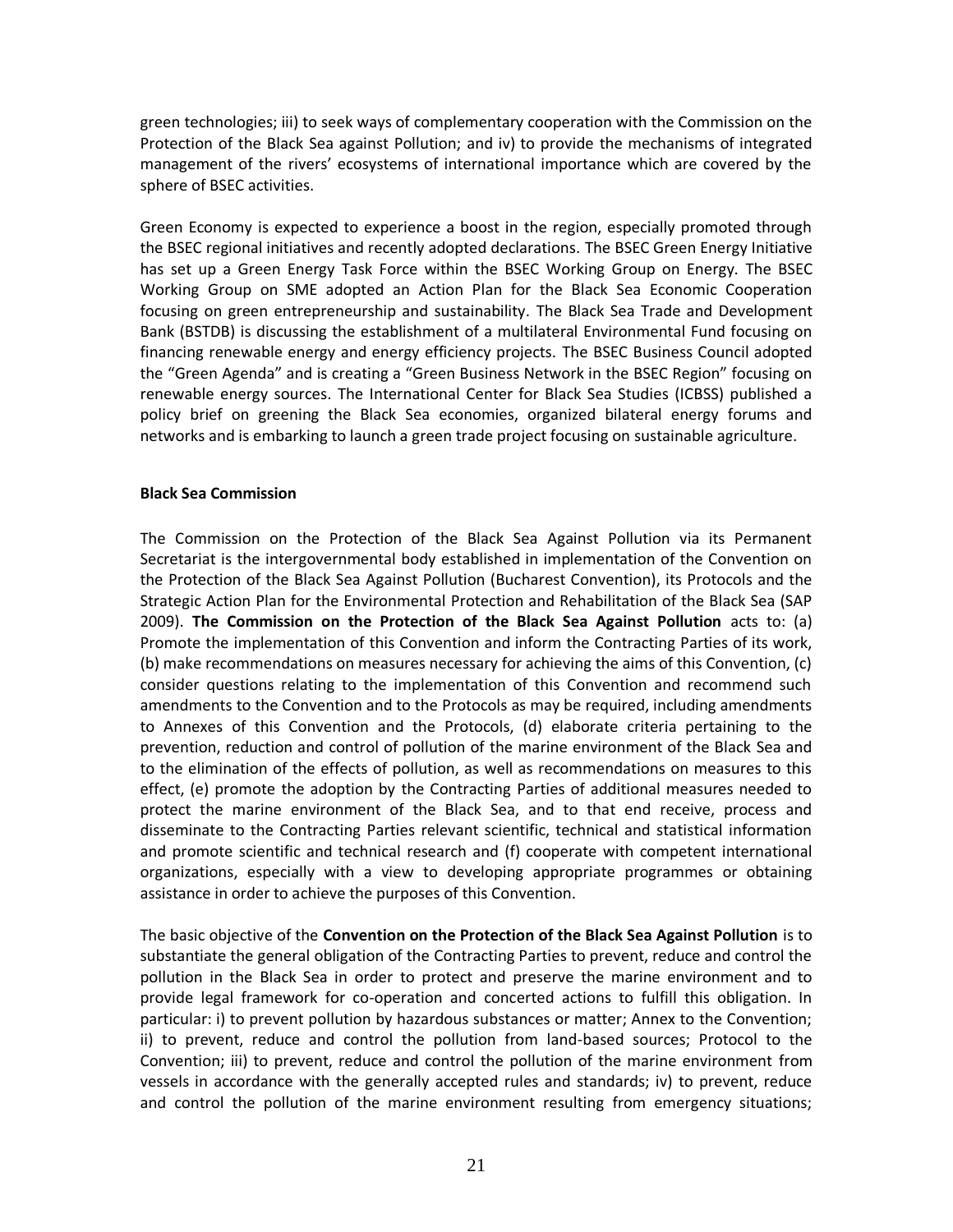Protocol to the Convention; v) to prevent, reduce and control the pollution by dumping; Protocol to the Convention; vi) to prevent, reduce and control the pollution caused by or connected with activities on the continental shelf, including exploration and exploitation of natural resources; vii) to prevent, reduce and control the pollution from or through the atmosphere; viii) to protect the biodiversity and the marine living resources; Draft Protocol on the biodiversity; ix) To prevent the pollution from hazardous wastes in transboundary movement and the illegal traffic thereof; x) to Draft Protocols to the Convention; and xi) to provide framework for scientific and technical co-operation and monitoring activities.

As executive body of BSC, the Secretariat coordinates activities of the **Advisory Groups** to the Black Sea Commission, which are its main source of expertise, information and support. There are six advisory groups (AG): AG on Pollution Monitoring and Assessment (PMA); AG on Control of Pollution from Land Based Sources (LBS); AG on Conservation of Biological Diversity (CBD); AG on Environmental Aspects of the Management of Fisheries and other Marine Living Resources (FOMLR); AG on Environmental Safety Aspects of Shipping (ESAS); AG on Development of Common Methodologies for Integrated Coastal Zone Management (ICZM).

The activities of Advisory Groups are supported by respective **Regional Activity Centers**, which were established in accordance with SAP-1996 in Black Sea countries as follows: RAC PMA in Ukraine, RAC LBS in Turkey, RAC CBD in Georgia, RAC FOMLR in Romania, RAS ESAS in Bulgaria and RAC ICZM in Russia. In fact, the Activity Centers are not active at the moment due to lack of funding. The Advisory Groups are the main active instrument within the BSC to support policy development and implementation.

Where the Bucharest Convention sets out the overall objectives and obligations of the Parties, the actual implementation of each of these is to be done through more detailed and specific **Protocols**. To date, the Black Sea States have ratified or adopted four implementing protocols dealing with land‐based sources of pollution, emergency situations, damping and conservation of biodiversity. Since 2001 many more policy documents have been developed, yet pending for adoption. These are for example the draft regional Strategic Action Plan for the Biodiversity Protocol<sup>6</sup>, the draft regional Integrated Coastal Zone Management Strategy and Action Plan, the draft legally binding Document for Fisheries and Conservation of Living Resources of the Black Sea or the Marine Litter Action Plan.

The need for harmonization of environmental legislation and policy of all Black Sea coastal states is stipulated by the Bucharest Convention and its Protocols. The cooperation between EU member and non‐member states in the Black Sea region in harmonization of policies in environmental protection has been significantly improved lately under the umbrella of the BSC. The latter was well reflected in the readiness of the Black Sea states to implement the new **Black Sea Strategic Action Plan** (SAP 2009).

This document represents an agreement between the six Black Sea Coastal states (Bulgaria,

 $\overline{a}$ 

 $^6$  The Biodiversity Protocol was ratified by 4 of the 6 Member States and entered in place 2011 (it was produced and proposed in 2004). The corresponding strategy was developed in 2004, thus already out-dated and currently in the process of being re-drafted. It is planned to develop the draft strategy by spring 2012 (in line with the new Strategic Action Plan). Adoption is planned for autumn 2012.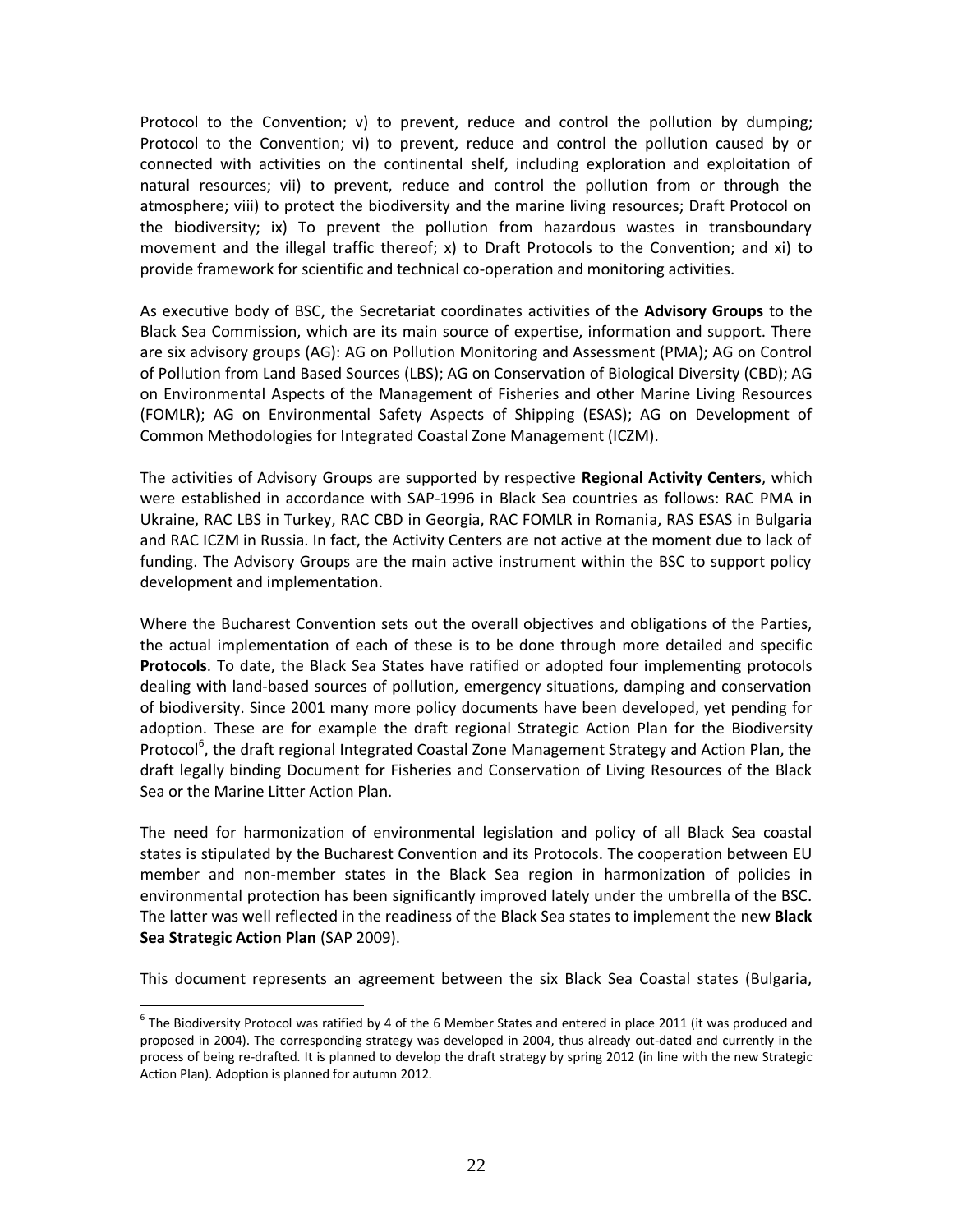Georgia, Romania, the Russian Federation, Turkey and Ukraine) to act in concert to assist in the continued recovery of the Black Sea. The SAP provides a brief overview of the current status of the Sea, based largely on information contained within the 2007 Black Sea Transboundary Diagnostic Analysis (BS TDA), and taking into account progress with achieving the aims of the original (1996) Black Sea Strategic Action Plan (BS SAP). This SAP builds upon BS SAP signed in 1996 (updated in 2002), by re-organizing the priorities and actions therein considering the progress in the region and the current state of the environment. The updated (2009) version of the BS SAP describes the policy actions required to meet the major environmental challenges now facing the Sea, and includes a series of management targets.

Recently new paradigms in environmental protection emerged, incorporating "market‐based"  $in$ struments  $-$  principally pollution taxes and tradable permits  $-$  rather than so-called "command and control" instruments. Designing standards, which require the use of clean technologies and phasing‐out high waste and waste‐generating technologies, was recommended to improve the management of land‐based sources of pollution. New environmental management approaches were identified, these are: i) Integrated Coastal Zone Management (ICZM); ii) The Ecosystem Approach; and iii) Integrated River Basin Management (IRBM). All these new visions became a core of the new Black Sea Strategic Action Plan, based on sound understanding of the priority Black Sea transboundary environmental problems<sup>7</sup> and consequent formulation of ecosystem quality objectives<sup>8</sup>. The BSSAP2009 also includes short-, mid‐ and long‐term targets to tackle the sources of possible degradation – municipal, industrial and riverine discharges, overfishing, habitat destruction, ballast waters, illegal discharges from ships and other ship-related threats, climate change, lack of integrated coastal zone management and spatial planning, and others. The intention is to reach 'Good environmental status' of the whole Black Sea and to sustain it as likewise stated in the European Community Marine Strategy Framework Directive.

BSC PS serves as a regional data center for environmental and socio-economic data and information collected by the AGs and within the **Black Sea Integrated Monitoring and** 

 $\overline{a}$ 

 $^7$  The Black Sea TDA-2007 reconfirmed four priority transboundary problems expressed in the BS SAP 1996, amended 2002. These are: eutrophication/nutrient enrichment; changes in marine living resources; chemical pollution (including oil); and biodiversity/habitat changes, including alien species introduction.

 $^8$  The Ecosystem Quality Objectives (EcoQOs) are statements regarding the Vision that reflect how stakeholders would like the state of the Black Sea to be over the long term, based on a resolution of priority problems identified in the Transboundary Diagnostic Analysis. In more detail:

**EcoQO 1: Preserve commercial marine living resources.**

*EcoQO 1a: Sustainable use of commercial fish stocks and other marine living resources.*

*EcoQO 1b: Restore/rehabilitate stocks of commercial marine living resources.*

**EcoQO 2: Conservation of Black Sea Biodiversity and Habitats.** 

*EcoQO 2a: Reduce the risk of extinction of threatened species.*

*EcoQO 2b: Conserve coastal and marine habitats and landscapes.*

*EcoQO 2c: Reduce and manage human mediated species introductions* 

**EcoQO 3: Reduce eutrophication.**

**EcoQO 4: Ensure Good Water Quality for Human Health, Recreational Use and Aquatic Biota.** 

*EcoQO 4a: Reduce pollutants originating from land based sources, including atmospheric emissions.*

*EcoQO 4b: Reduce pollutants originating from shipping activities and offshore installations*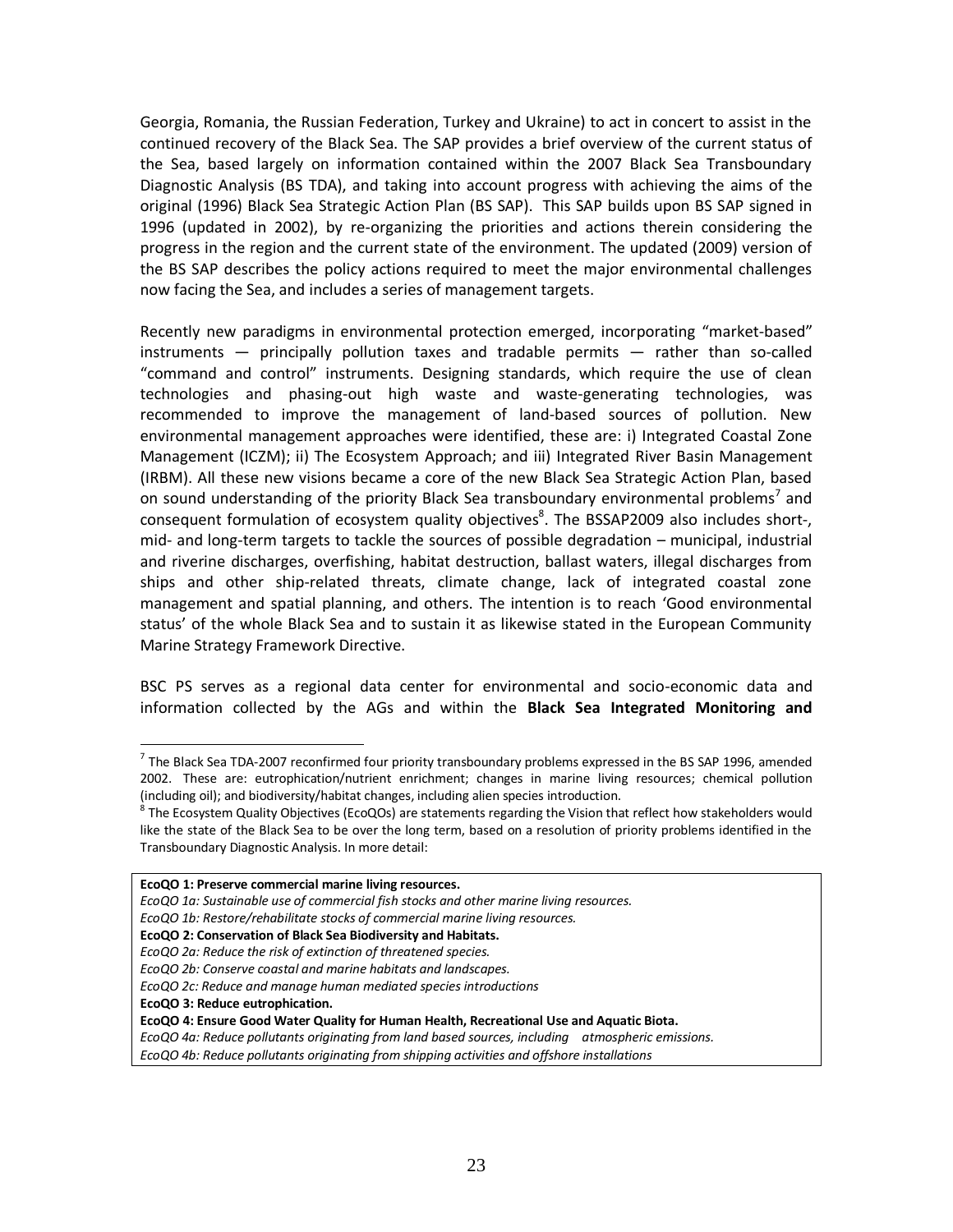**Assessment Programme** (BSIMAP). BSIMAP is implemented since 2001. It is addressed to the main transboundary environmental problems in the Black Sea region: eutrophication, water pollution and water quality, biodiversity change and decline, habitats destruction. The main activities for the implementation of the BSIMAP comprise of: i) reaching consensus on common principles for regional monitoring and assessment programmes; ii) establishment of an initial affordable program to harmonize assessment methodologies, analytical techniques, reporting formats, etc.; iii) harmonization of assessment methodologies on a regional level; iv) elaboration of environmental quality criteria/objectives; v) development and establishment of mechanisms of integration scientific results into the assessment process; vi) elaboration of mechanisms and procedures for quality assurance quality control; and vii) elaboration and maintenance of the Black Sea Information System for supporting decision making process of the Black Sea Commission.

The Advisory Groups and BSIMAP provide data to the BSC annually in standardized formats. The reported data are loaded into the Black Sea Information System and used to evaluate changes over time in the coastal and marine environment. Crucial issues in the improvement of the BSIMAP are the better coordination between authorities involved, less complicated organization and a strategy for integrated monitoring developed at the national level, using best available examples (e.g. the system in Romania) and assuring sustainable financial assistance for better planning of activities. The work carried out within the BSIMAP should furthermore become transparent, interact with and enjoy the confidence of all stakeholders, including local authorities, industry, nongovernmental organizations, scientific institutions, public and others.

Climate change has not yet been considered in the Protocols, Strategies and Reports within the framework of the Bucharest Convention. Only the Strategic Action Plan recognized climate change as a cross-cutting issue recommending the preparation of a regional climate change analysis. Nevertheless, attached to the BSC there are on-going research projects touching also the issue of climate change and its biannual conference provides a regional platform for climate change research exchange.

### <span id="page-23-0"></span>**Regional Research Projects**

Some of the most relevant regional projects with climate change relevance are as following:

The **PEGASO Project** (full project title: People for Ecosystem-based Governance in Assessing Sustainable development of Ocean and coast) is funded by the European Union within FP7. The main objectives of the PEGASO project are to identify the instruments needed, and build the capacity for implementing the principles of the ICZM Protocol in order to help countries to put the Protocol into practice. The Protocol for Integrated Coastal Zone Management (ICZM) in the Mediterranean was signed in 2008. It is an agreement that formalizes an integrated coastal management between the riparian countries based on the ecosystem approach. The ICZM Protocol offers, for the first time in the Mediterranean, an opportunity to work in a new way, and a model that can be used as a basis for solving similar problems elsewhere, such as in the Black Sea. Tools, instruments and best practices shall be transferred to the Black Sea coastal states in order to  $-$  in the absence of a formal ICZM Protocol  $-$ support the development of regional ICZM soft law and to stimulate national ICZM policy development.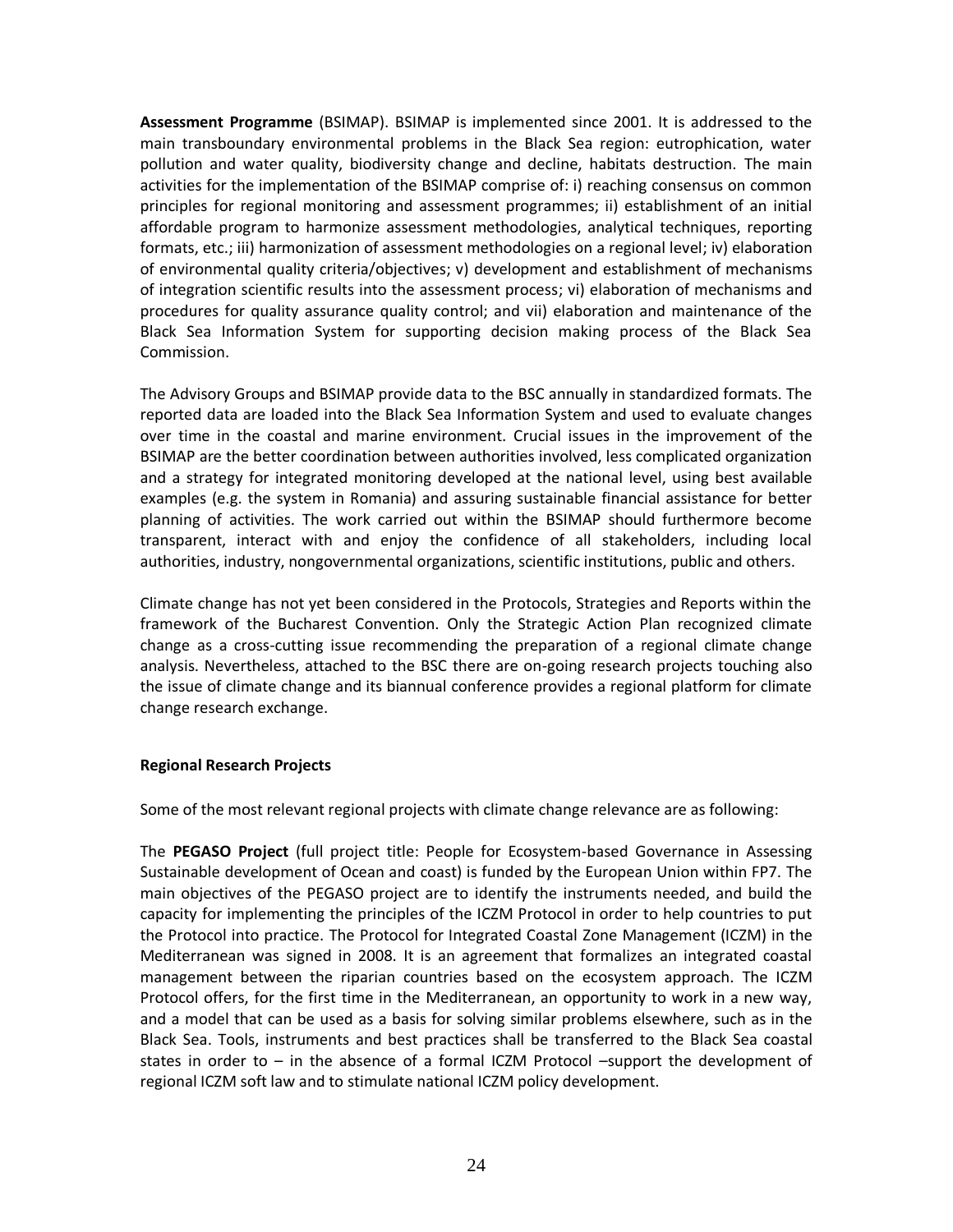The work package (WP2) is led by the Priority Actions Programme Regional Activity Centre (PAP/RAC). PAP/RAC was established in Split, Croatia with the specific objective to contribute to sustainable development of the Mediterranean's coastal zones and the use of their natural resources as part of the Mediterranean Action Plan. The Protocol on Integrated Coastal Zone Management in the Mediterranean (the "IZCM Protocol") in 2008 formalized this role of PAP/RAC. The ICZM Protocol is a unique legal instrument which will allow countries of the region to better manage their coastal zones, as well as to deal with the emerging coastal environmental challenges, such as climate change. Subsequently, climate change is mainstreamed into the PEGASO Project through the work of UNEP/MAP Regional Activity Centers, who have already integrated climate change into their priority areas of action (see above). The project started in 2010 and will be completed within four years.

The **enviroGRIDS project** - Building Capacity for a Black Sea Catchment Observation and Assessment System supporting Sustainable Development – aims to assess the water resources in the Black Sea catchment in the past, the present and the future, according to different development scenarios. With 30 partners distributed in 15 countries, the enviroGRIDS project is contributing to the Global Earth Observation System of Systems (GEOSS) by promoting the use of web-based services to share and process large amounts of key environmental information in the Black Sea catchment (2.2 mio.  $km^2$ , 24 countries, 160 million inhabitants). The objective is also to develop datasets that are compatible with the European INSPIRE Directive on spatial data sharing across Europe. The data and metadata gathered and produced on the Black Sea catchment will be distributed through the enviroGRIDS geoportal. The challenge is to convince and help regional data holders to make available their data and metadata to a larger audience in order to improve our capacity to assess the sustainability and vulnerability of the environment. The project is going to implement a set of models and tools for the production of demographic, climatic and land cover change scenarios at the Black Sea Catchment scale. These individual scenarios will be integrated with a descriptive storyline in concordance with global scenarios such as those proposed in the UNEP Global Environment Outlook or the IPCC reports. It furthermore involves the analysis of the impacts of the climate, land use and demographic scenarios on river catchment processes, primarily water quality and quantity. Based on this analysis the impacts of all these changes will be assessed on selected Societal Benefit Areas in the present and the future. The emphasis will be on impacts on ecosystems, biodiversity, agriculture, health and energy sectors. The project runs from April 2009 to March 2013, and it has a total budget of €8.1m (€6.2m EC contribution).

**The ODEMM Project** (Total Cost: 8.271.981€; EC Contribution: 6.499.132.90€; Duration: 42 months; Start Date: 01/03/2010) – Options for Delivering Ecosystem-based Marine Management – aims of to develop a set of fully-costed ecosystem management options that would deliver the objectives of the Marine Strategy Framework Directive, the Habitats Directive, the European Commission Blue Book and the Guidelines for the Integrated Approach to Maritime Policy. The key objective is to produce scientifically-based operational procedures that allow for a step by step transition from the current fragmented system to fully integrated management. Major steps forward in methodology and knowledge base related to sustainable management and regional governance of the European marine environment will be made in this project. In addition to this a number of key results or expected outputs are to be delivered within the project: i) Technical report of the 'Current State of Knowledge on the Sustainability of European Seas'; ii) Web-based model of cost-benefit appraisal across the four study regions; iii) An accessible web-based guide to the toolkit for marine management scenario evaluations;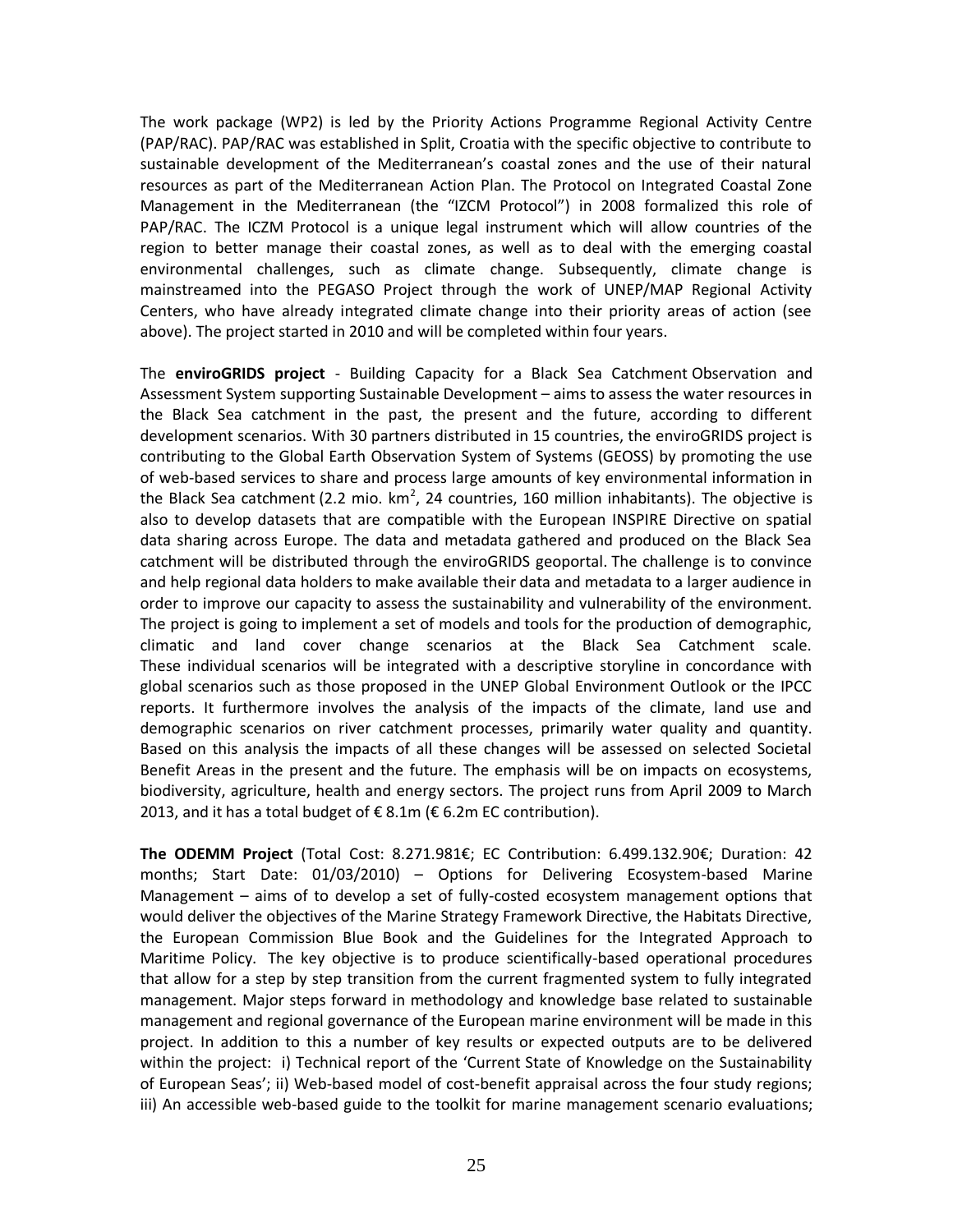iv) A costed implementation plan documented in the report 'Ecosystem-Based Marine Management – A Practical Implementation Plan: Getting There from Where We Are Now'; and v) An ODEMM regional roadshow disseminating the major outputs from the project – the implementation plan and evaluation toolkit.

**The MEECE Project** (Project start: September 2008; Project end: September 2012) – Marine Ecosystem Evolution in a Changing Environment – is an European FP7 project that uses predictive models to explore the impacts of both climate drivers (acidification, light, circulation and temperature) and human induced drivers (fishing, pollution, invasive species and eutrophication) on marine ecosystems. The implementation of the EU's Marine Strategy Framework Directive (MSFD) requires the application of an ecosystem-based approach to the management of human activities. Underpinning the delivery of the MSFD is the scientific challenge of investigating and understanding the sensitivities and potential responses of marine ecosystems, to both climatic change and the direct effects of human activity. If we do not understand how the ecosystem will respond to these multiple drivers we will find it very difficult to manage marine ecosystems. A major focus of the MEECE project is the assessment of model accuracy to enable us to confidently use our simulations for science and policy applications. The project will develop methods to integrate the dynamic response of marine ecosystems to the combined effects of various anthropogenic and natural drivers in order to provide decision making tools to support the EC Marine Strategy, EC Maritime Policy and the EC Common Fisheries Policy.

The general scientific objectives of **SESAME IP** (2006-2011), supported by the European Commission, are to assess and predict changes in the Mediterranean and Black Sea ecosystems as well as changes in the ability of these ecosystems to provide goods and services. SESAME studied the effect of the ecosystem variability on key goods and services with high societal importance like tourism, fisheries, ecosystem stability through conservation of biodiversity and mitigation of climate change through carbon sequestration in water and sediments. The innovative character of SESAME is reflected in the close merging of economic and natural sciences to study the changes in the western and eastern Mediterranean and the Black Sea within the period from 50 years in the past to 50 years in the future. SESAME created a platform for disseminating the research results to all levels of society. It stimulated and strengthened international cooperation in the Mediterranean and Black Sea regions through the participation of research organizations from Member States, Associated States, Associated Candidate countries, non-EU Mediterranean and NIS countries as well as international organizations.

The **UP-GRADE BS-SCENE project** is an FP7 EU funded project running from 2009-2011 that is building and extending the existing research infrastructure (developed under FP6 project BlackSeaScene) with an additional 19 marine environmental institutes/organizations from the 6 Black Sea countries. UP-GRADE BS-SCENE is undertaken by 51 partners of which 43 are located in the Black Sea countries. The predecessor FP6 RI **Black Sea SCENE project** established a Black Sea Scientific Network of leading environmental and socio-economic research institutes, universities and NGO's from the countries around the Black Sea and developed a distributed virtual data and information infrastructure that is populated and maintained by these organisations to improve the identification, access, exchange, quality indication and use of their data and information about the Black Sea. Project BlackSeaScene has run from 2005-2008. The UP-GRADE BS-SCENE project aims: a) To extend the existing research infrastructure with an additional 19 marine environmental institutes/organizations from the 6 Black Sea countries.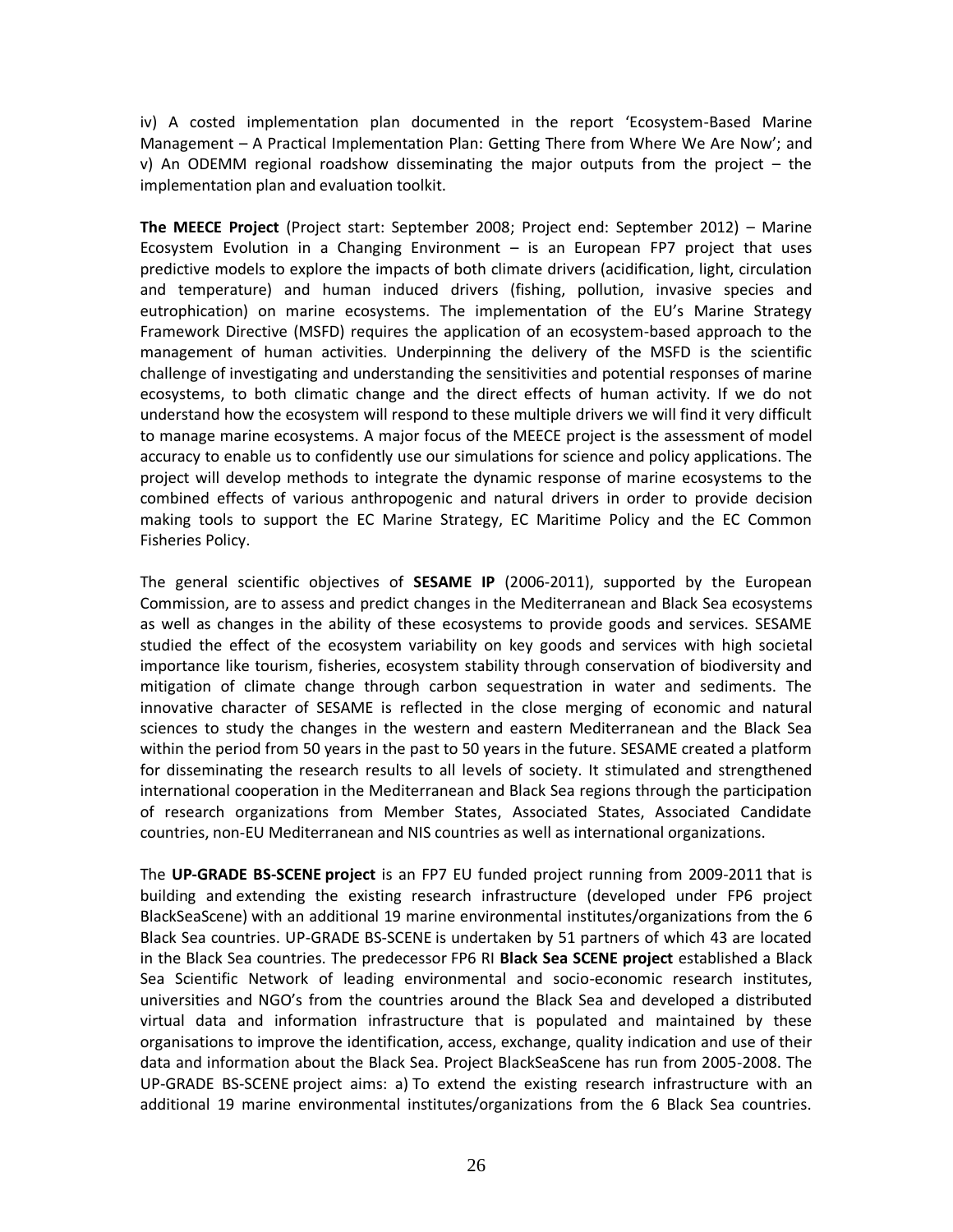b) To implement the results of the Joint Research Activities of the FP6 RI SeaDataNet project (common communication standards and adapted technologies to ensure the datacenters interoperability). c) To network the existing and new Black Sea datacenters, active in data collection, and provide integrated databases of standardized quality on-line. d) To realize and improve on-line access to in-situ and remote sensing data, meta-data and products. e) To adopt standardized methodologies for data quality checking to ensure the quality, compatibility and coherence of the data issuing from so many sources.

**SEAS-ERA** (2010-2013) is an EU funded project under the FP7 ERA-NET Scheme. The project is a partnership of the leading Marine Research and Technology Development (RTD) Funding Organizations in 18 countries. SEAS-ERA aims at coordinating the national and regional marine RTD activities in these countries. SEAS ERA will bring together, through several mechanisms, the four European sea basins working within two different levels: regional and pan European. This work structure will enable to harmonize common priorities and needs in marine and maritime research while respecting diversities between regions. Project Work Package 1 aims at identifying and prioritizing emergent disciplinary and interdisciplinary marine scientific issues of European strategic importance, initiating analysis and studies in support of the regional and pan-European Research Strategies at the research technology and research-policy interfaces. This strategic analysis will empower all regional nodes to develop a Strategic Research Plan, and to establish a pan-European strategic forum for Marine Research Funding Organisations and science end-users, in adherence with the concept of defragmentation of the European Research Area. A Strategic Research Agenda (SRA) has been developed under the Black Sea Work Package of the SEAS ERA Project, including the topic of climate change. The partner countries of the Black Sea Work Package are Turkey, Bulgaria, Romania, Ukraine and Georgia.

The Black Sea Commission and the Black Sea Synergy Project are jointly organizing the **biannual Black Sea scientific conference**. The scope of the second biannual conference (2008) was to initiate a concerted effort to use science, information technology and policy measures to understand and deal with the consequences of global warming in the Black Sea towards better governance, sustainable exploitation of resources and conservation of the marine environment. The objectives were to i) synthesize regional and basin-wide studies and provide a forum for the integration of climate change -related results, data and hypotheses; ii) discuss and evaluate climate forcing mechanisms of physical, biological and biogeochemical processes at various time-spatial scales; iii) formulate projections and future scenarios of economic and sociological impacts of a changing ecosystem on the coastal communities and resource users**;** and iv) to frame scientific, technological and policy measures against global warming towards sustainable ecosystem management. The third biannual conference (2011) included again one session on climate change bringing together 36 paper presentations from researcher across the region and beyond. The Black Sea scientific conference is an outstanding forum for getting up-dated on climate change related scientific research developments covering the Black Sea and is offering a wealth of research information and contacts to local expertise.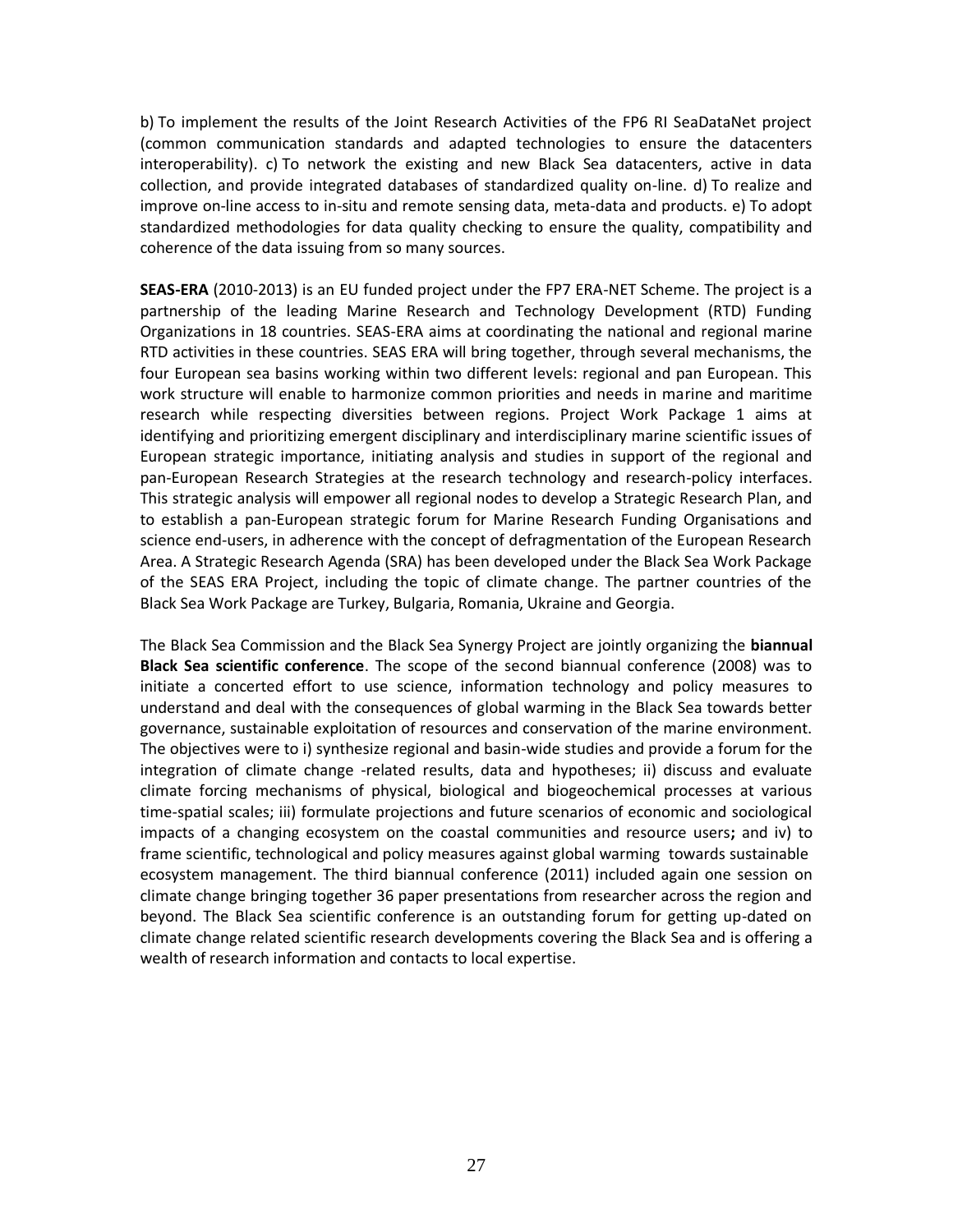## <span id="page-27-0"></span>**General Conclusions**

The decisions taken at the 17th Conference of the Parties (COP17) to the United Nations Framework Convention on Climate Change (UNFCCC) made it clear that country-led, regional and private sector climate action will become the main driver for the transition to resilient and low-carbon societies as an all-inclusive global legal deal won't be in force for the next eight years.

Recent studies have highlighted that climate change poses a considerable threat to the Black Sea basin and the BSEC Member States (implemented by IPCC, WB, EC or the National Communications on Climate Change submitted to the UNFCCC). At the same time, there is already considerable experience in terms of institutional and policy development, analytical capacity and project implementation experience related to climate change in the region. Naturally, the degree of international embededness of environmental governance, national political commitment, institutional maturity to integrate climate change into development planning, the level of capacity to implement climate change projects so as the vulnerability to climate change and the GHG mitigation potential varies from country to country.

All countries of the region have signed the United Nations Framework Convention on Climate Change and the associated Kyoto Protocol. Parties to the Convention must submit national reports on implementation of the Convention to the Conference of the Parties (COP). Through the national communications, both Annex I and non-Annex I Parties, developed greenhouse gas inventories and vulnerability assessments, generated climate change projections, produced mitigation and adaptation action plans, integrated climate change into national development planning and conducted capacity building initiatives. Article 4 of the UNFCCC stipulates that every effort must be made to adopt national or regional adaptation strategies.

The EU adaptation policy framework and the Mediterranean Action Plan provide another positive learning opportunity for BSEC and BSC. BSEC Member States that are intertwined with the EU and the Mediterranean Action Plan have already gained a wealth of experience in climate change matters which can be transferred into the regional governance arenas of BSEC and BSC. Bulgaria, Greece and Romania are EU Member States and therefore tied to the EU environmental acquis communautaire and the EU climate and energy policy. Albania and Serbia are potential candidate countries for EU accession and Turkey began full membership negotiations with the EU in 2005. Albania, Serbia, Moldova and Ukraine are part of the Energy Community, which intents to extent the EU internal energy market to South East Europe and beyond in line with the relevant acquis, including key EU legal acts in the area of electricity, gas, environment and renewable energy. Three of the BSEC Member States – Albania, Turkey and Greece - have also adopted the Mediterranean Action Plan (MAP) and the Convention for the Protection of the Mediterranean Sea Against Pollution (Barcelona Convention). Turkey has furthermore ratified the Convention on the Protection of the Black Sea Against Pollution and is a Member State of the Black Sea Commission which is tasked to implement the provisions of the Convention and the Black Sea Strategic Action Plan.

On-going regional research activities are another source of learning for the BSEC Member States and create access to scientific evidence of the potential changes in climate and related impacts which can thus accelerate (proactive) adaptation. The PEGASO project, the enviroGRIDS project,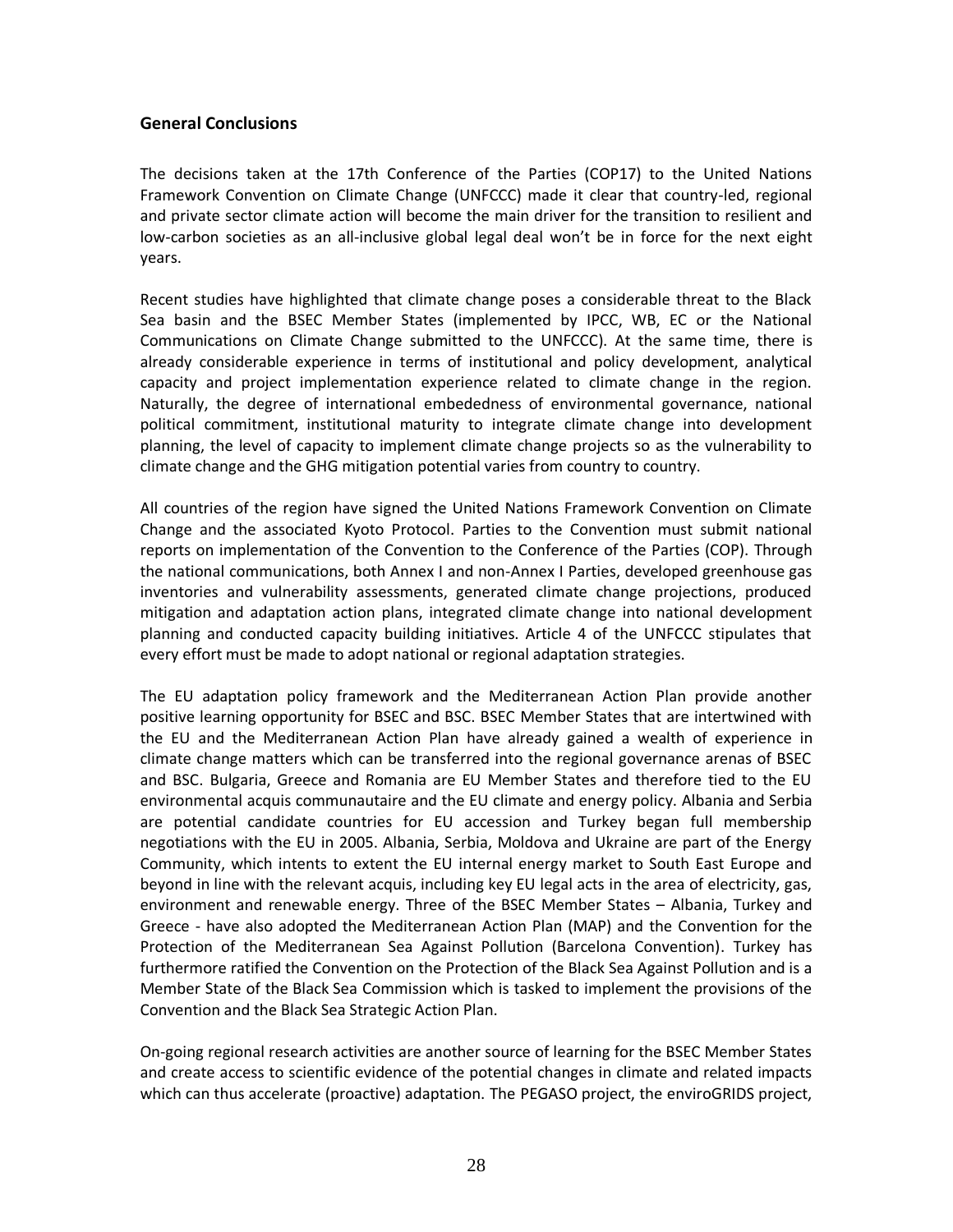the ODEMM project, the MEECE project, the SESAME IP project, the UP-GRADE BS-SCENE project or the SEAS-ERA project are opportunities in this regard and are mainly financed by the EU's Framework Programme for Research and Technological Development, the major tool to support the creation of the European Research Area.

But this growing experience and knowledge has hardly been extrapolated to the Black Sea regional level. Climate change is not yet integrated within the strategies and action plans of the two main regional multilateral bodies covering the Black Sea region, the Black Sea Economic Cooperation Organization (BSEC) and the Black Sea Commission (BSC). Despite the existing scientific knowledge and on-going research projects, no major attempt has been made so far to compile and harmonize the available climate change information, to integrate it into on-going and planned regional initiatives and to move it up to the regional policy level.

There is the opportunity for BSEC and BSC to utilize their mandate in order to support the climate change agenda on the regional level by capitalizing on the already existing national experience. BSEC came into existence as a unique model of multilateral political and economic initiative aimed at fostering interaction and harmony among the Member States, as well as to ensure peace, stability and prosperity, moving progressively towards embracing the sustainable development paradigm. The Commission on the Protection of the Black Sea Against Pollution via its Permanent Secretariat is the intergovernmental body established in implementation of the Convention on the Protection of the Black Sea Against Pollution, its Protocols and the Strategic Action Plan for the Environmental Protection and Rehabilitation of the Black Sea.

Due to the regional variability and severity of climate impact most adaptation measures will be taken at national, regional or local level. However these measures can be supported and strengthened by an integrated and coordinated approach at BSEC and BSC level. BSEC and BSC have a particularly strong role when the impact of climate change transcends the boundaries of individual countries. As key regional arenas promoting knowledge transfer, harmonized policies and joint initiatives in many areas prone to climate change, BSEC and BSC can act as important accelerators for the integration of climate change into the regional development of the Black Sea, for the harmonization of negotiation positions or for developing a unified regional climate change research and monitoring framework. While a number of BSEC Member States have prepared national adaptation strategies, others have yet to do so. BSEC and BSC are well placed to facilitate coordination and the exchange of best practices between Member States on climate change.

## <span id="page-28-0"></span>**Programmatic Conclusions**

Preventive action brings clear economic, environmental and social benefits by anticipating potential impacts and minimizing threats to ecosystems, human health, economy and infrastructure (Stern Report 2006). The next decade offers a window of opportunity for the BSEC region to make the development more resilient to climate change while reaping numerous co-benefits by focusing on "no-regret" actions. But the region should also develop strategies to reduce vulnerability in the long run. Forward‐looking decisions today help avoid locking countries or settlements into unsustainable patterns of development. Experiences from other regions now developing and implementing adaptation frameworks, strategies and action plans offer valuable lessons and methodologies.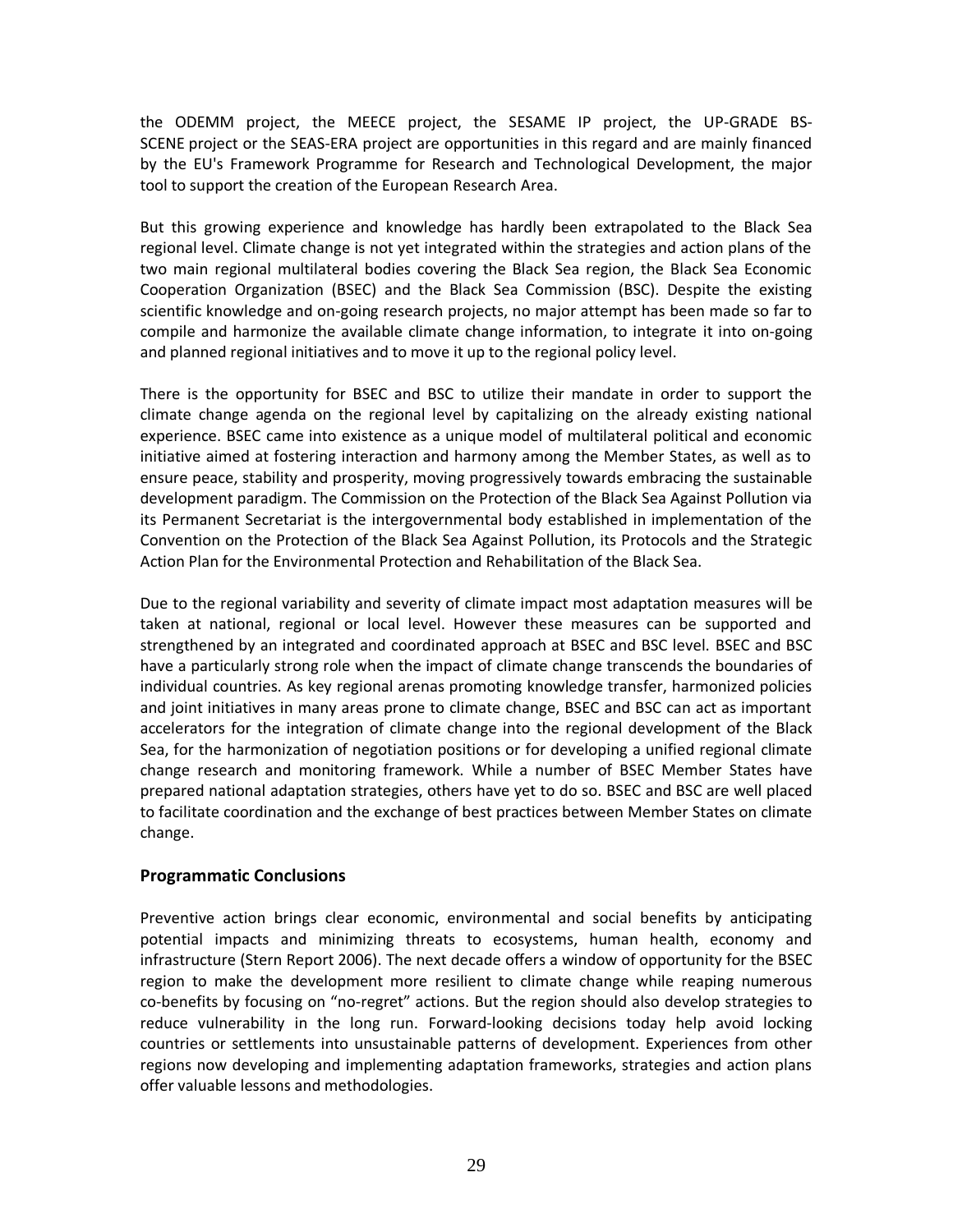The EU climate change, energy and environmental legislation provides a positive framework for accelerating climate change mitigation and adaptation in the region through directives on issues such as promotion of renewable energy, establishment of the EU ETS, reducing GHG emission from transport fuels, end-use energy efficiency and energy, environmental impact assessment, environmental liability, chemical waste management, integrated pollution prevention and control or integrated watershed management. The EU embarked to establish a strategic framework for adaptation to reduce EU's vulnerability to the impact of climate change, including the development of many useful tools, guidelines and assessments concerning climate change. These efforts can provide valuable input for other regional inter-governmental initiatives. The white paper is accompanied by three sectoral papers on agriculture, health and water, coasts and marine issues.

The objective of the EU's Adaptation Framework is to improve the EU's resilience to deal with the impact of climate change. The Phase 1 (2009-2012) will focus on four pillars of action: 1) building a solid knowledge base on the impact and consequences of climate change for the EU, 2) integrating adaptation into EU key policy areas; 3) employing a combination of policy instruments (market-based instruments, guidelines, public-private partnerships) to ensure effective delivery of adaptation and 4) stepping up international cooperation on adaptation.

The first two approaches and pillars are in particular relevant for the Black Sea region at this stage and for the purpose of this project. First, it is important for BSEC and BSC to build a solid knowledge base on the impact and consequences of climate change. It is essential to develop a common perspective about the likely impact of climate change, the associated socio-economic aspects and the costs and benefits of different adaptation options. A shared perspective as well as more knowledge is needed on climate impact and vulnerability so that appropriate policy responses can be developed. As explained above, a considerable amount of national experience, information and research already exists, but is not shared across BSEC and BSC Member States. An effective way to improve knowledge management would be to establish a Clearing House Mechanism as an IT tool and database on climate change impact, vulnerability and best practices on adaptation. A prime example for such an instrument on the global level is the Adaptation Learning Mechanism (ALM) launched by UNDP along with other agencies partners (e.g. UNFCCC, WB and UNEP). It is a response to the information gap and seeks to provide stakeholders with a common platform for sharing and learning. Furthermore, it is crucial to identify the knowledge gaps and research needs necessary to gain better understanding of climate change impacts and to develop skills, methods and technologies to cope with the consequences of climate. Methods, models, data sets and prediction tools, which can be enabled by information and communication technologies, assist in understanding and forecasting climate impact, in identifying vulnerabilities and in developing appropriate adaptation measures. Further work is necessary to identify the gaps and needs and to promote the integration of climate change into up-coming regional research projects, especially within the European research area (ERA) and international development assistance programmes. A proactive step in this direction by BSEC and BSC will increase translational research efforts and the policy effectiveness of future research.

Second, it is important for BSEC and BSC integrate adaptation into key policy areas. This has to be carefully prepared, based on solid scientific and economic analysis. In each policy area there should be a review of how policies could be re-focused or amended to facilitate adaptation. Adaptation options will vary by sector and will, in some cases, require financing. For each sector,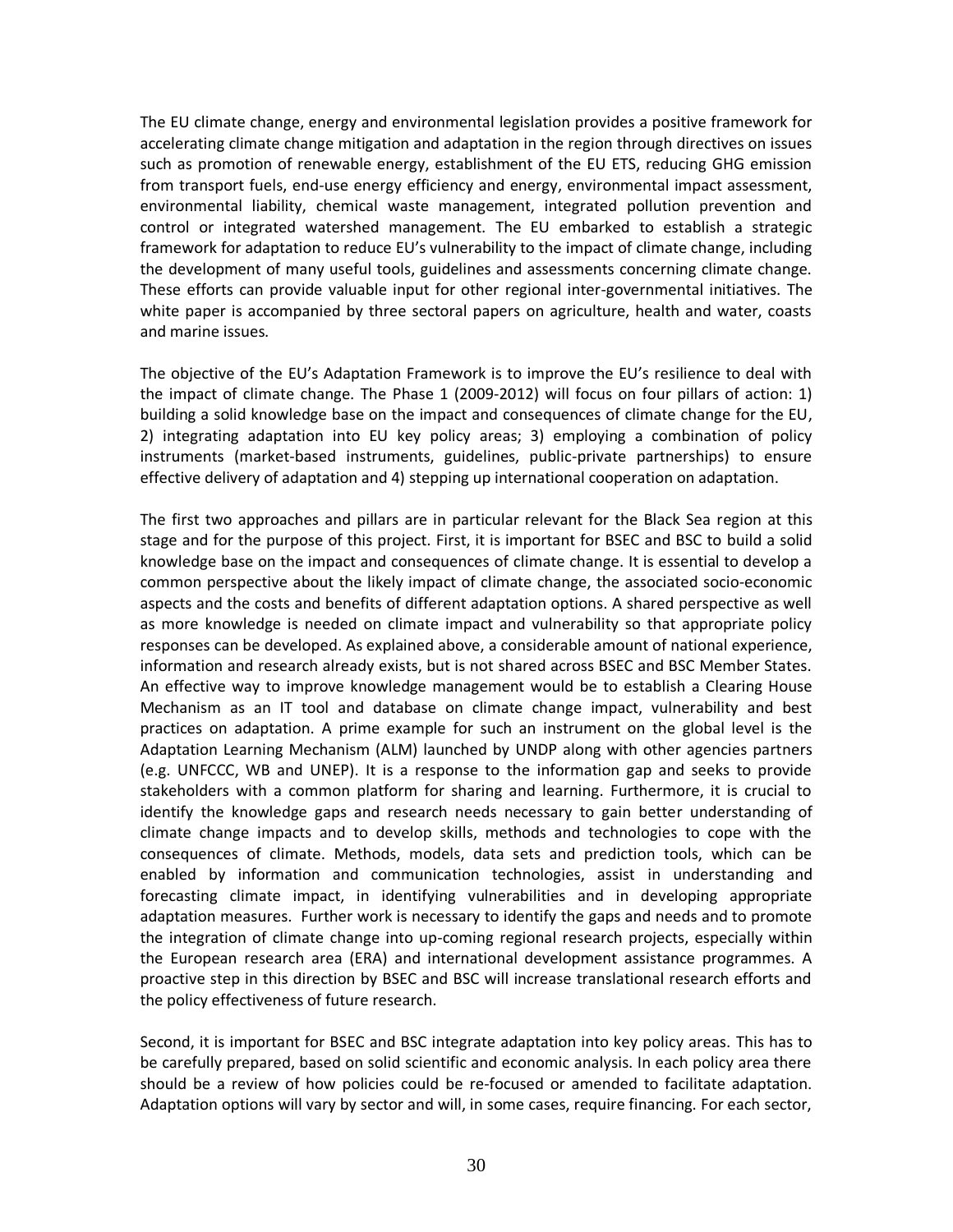further work needs to be done to improve understanding of the impact of climate change, assess appropriate responses and secure the necessary funding. In each policy area, the following key questions must be answered: i) What are the actual and potential impacts of climate change in the sector?; ii) What are the costs of action/inaction?; iii) How do proposed measures impact upon and interact with policies in other sectors? The sectors health and social policies; agriculture and forests; biodiversity, ecosystems and waters; coastal and marine areas; energy; tourism; production systems and physical infrastructure are those promoted by BSEC and BSC for which climate change mainstreaming efforts and adaptation strategies outlining the types of action are needed. Priority should be given to adaptation measures that would generate net social and/or economic benefits irrespective of uncertainty in future forecasts (noregret measures). Priority should also be given to measures that are beneficial for both mitigation and adaptation.

Three of the BSEC Member States – Albania, Turkey and Greece - have adopted the Mediterranean Action Plan (MAP) and the Convention for the Protection of the Mediterranean Sea Against Pollution (Barcelona Convention). Although the initial focus of the MAP was on marine pollution control, the focus gradually shifted to include sustainable development, and more specifically integrated coastal zone planning and management, as the key approach through which solutions are being sought. Climate change was added recently on the list of priority areas and a rigorous process to integrate climate change into the strategic and operational spheres of MAP was initiated. During the 16th Meeting of the Contracting Parties to the Barcelona Convention and its Protocols held in Marrakesh in November 2009, adaptation to climate change in the Mediterranean coastal and marine environments was identified as a priority issue requiring attention. Accordingly, climate change adaptation in the coastal zone has been incorporated into the "Marrakesh Declaration" and the Regional Activity Centers were further tasked to implement associated climate change activities within the framework of the Mediterranean Strategy on Sustainable Development (MSSD). The MSSD identifies priority fields of action such as water, energy, transport, tourism, agriculture, urban development, sea and coastal management. Since the Marraktesh Declaration climate change is another issue to be addressed. MAP supports technically and financially the formulation of national strategies for sustainable development and thus possesses the tool to promote climate change adaptation within the MAP Member States. Furthermore, six MAP Regional Activity Centres (RACs) are based in Mediterranean countries, each offering its own environmental and developmental expertise for the benefit of the Mediterranean community in the implementation of MAP activities. Climate change and green economy was consequently introduced into the focus areas and multi-annual work programmes of the Regional Activity Centers. In this context, the Priority Actions Programme/Regional Activity Centre (PAP/RAC), covering the area of sustainable development of coastal zones and sustainable use of their natural resources, PAP/RAC recently integrated climate change into its five-year Programme of Work and commissioned a "position paper" to summarize the potential adaptation actions that could be undertaken by the Mediterranean countries in coastal zones, and to provide suggestions how MAP and in particular PAP/RAC can best support the contracting parties to adapt to climate change in coastal zones. Developing a Mediterranean Coastal Adaptation Framework was proposed as a key priority in the position paper. To develop a strategic framework for climate change adaptation within BSEC and BSC would be a natural first step to take up the challenges posed by climate change in an organized, structured and well planned manner.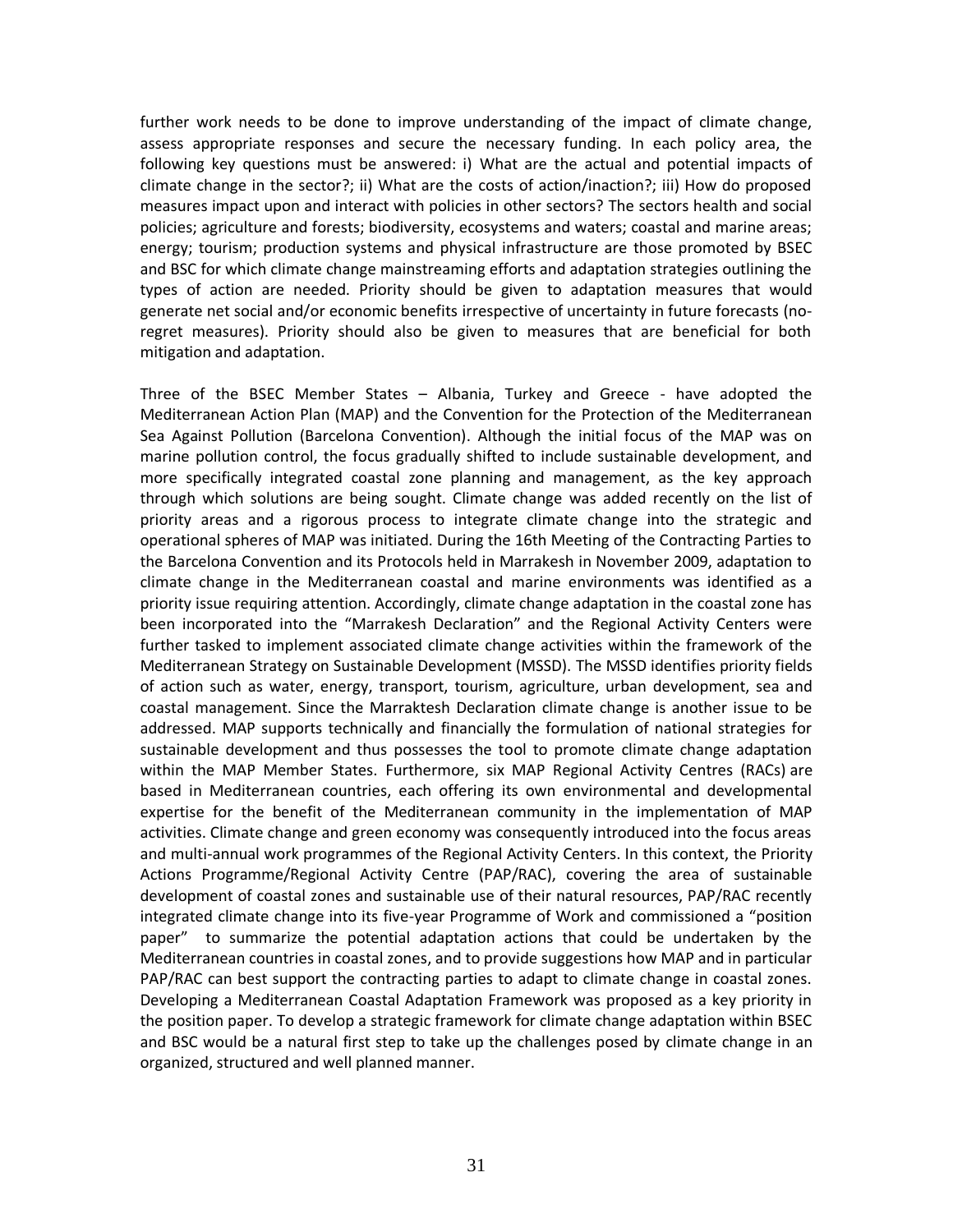There are many lessons learned from other initiatives aimed to integrated climate change into development planning. For example, adaptation must be encompassed within a comprehensive management and institutional framework. A framework is useful to ensure a consistent approach to adaptation. The lessons learned of existing tools and approaches should be utilized in this process. Capacity building and climate change mainstreaming are important tools to support effective climate change adaptation and any approach to adaptation should combine top-down and bottom-up approaches to increase sustainability and ownership. Furthermore, the key to effective pilot projects is knowledge management and dissemination to ensure that lessons learned in the pilot project can be widely shared to promote uptake beyond the pilot site.

At the same time climate change cannot effectively be addressed through its own policy. Instead, climate change needs to be mainstreamed into other policies, frameworks and associated programmes. If it is not mainstreamed, there is a risk that other policies and frameworks will be undermined by climate change or, at worst, those policies and frameworks may inadvertently increase the vulnerability of social and natural systems, thereby exacerbating the potential risks of climate change.

Recognising this to be the case, a number of organizations and countries have undertaken climate screening of policies and frameworks, and analysed the extent to which climate change has been mainstreamed into projects and programmes, often supported by bi- and multilateral development assistance. For example, the OECD made a declaration on Integrating Climate Change Adaptation into Development Cooperation, for which a global stocktake of progress was done. The World Bank and other regional development banks have also screened their project portfolios for investment risk relating to climate.

The various approaches to screening range from analyses of agency documents on whether they make reference to climate impacts, to assessments of the exposure of investments to climate risks, to examining the actual implications of climate change (either mitigation, or adaptation, or both) on projects and programmatic activities or promoted policies. Reflecting these methodological questions, a number of different tools and guidelines have been devised in order to undertake climate screening and mainstreaming. These include UNDP's Adaptation Policy Framework; OECD Guidance on Integrating Climate Change Adaptation into Development Co-operation; USAID's Climate Adaptation Manual; World Bank ADAPT (Assessment and Design for Adaptation to Climate Change: A Prototype Tool ); DFID's Opportunities and Risks from Climate Change and Disasters (ORCHID); UKCIP Adaptation Wizard; or the Community-Based Risk Screening Tool – Adaptation and Livelihoods (CRiSTAL).

Each of these tools differs in their target context. The UKCIP Adaptation Wizard, for example, focuses on organizations assessing climate risks to their activities. OECD's Guidance on Integrating Climate Change Adaptation into Development Cooperation, World Bank ADAPT, USAID's Climate Adaptation Manual and DFID's ORCHID are all intended for use at strategic level in the screening of development projects and programmes; whilst CRiSTAL was developed to for use in projects at the community level to ensure participation in risk assessment. UNDP's Adaptation Policy Framework includes climate screening as a prerequisite for the design process for adaptation projects. However they are all based on the same principles. These include i) screening the risks of climate change to the project/programme/organization or policy; ii) identifying the potential options to respond to those risks; iii) evaluating those options; iv)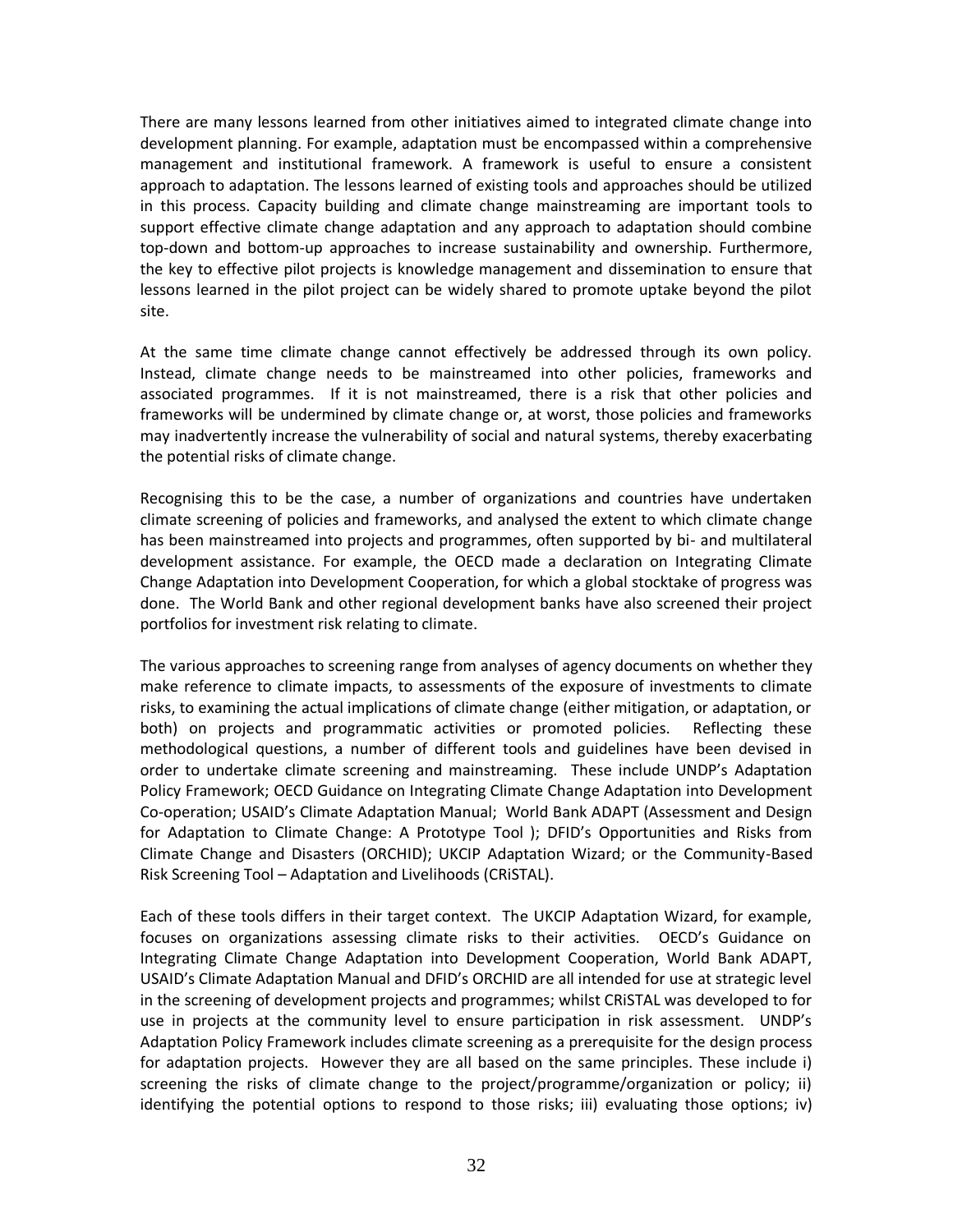implementing a risk reduction/adaptation measure, and then monitoring that option for its effectiveness.

Beside the hands-on experience of several Member States gained already within the contexts of EU and MAP, these tools offer BSEC and BSC valuable resources to develop a strategic climate change adaptation framework and to start conceptionalising climate change into its activities. Beside the fact that climate change is not yet integrated into BSEC and BSC, there is a mounting interest to take up this challenge. The BSEC Council of Ministers of Foreign Affairs adopted the Joint Declaration on Combating Climate Change in the wider Black Sea (26 November 2010). Through the declaration, the BSEC Council of Ministers of Foreign Affairs agreed to i) develop regional policy approaches on mitigating climate change with respect to the capabilities of the countries concerned and at the same time ensuring energy security and a sustainable development process providing for growth, employment and welfare; ii) strive to develop common approaches on climate change demonstrating leadership and strong commitment to action in the international arena, aiming at contributing to international and regional agreements through seeking the possibility of developing common policy positions, as well as project- based initiatives; and iii) to strengthen collaboration on addressing common challenges by elaborating shared plans and initiatives concerning the implementation of models of environmental risks assessment, especially early warning prediction models, with the aim of taking joint measures and increasing safety precautions against disasters in the wider Black Sea area.

This gives green light to the BSEC Secretariat and its associated Working Groups to start up developing a strategic climate change adaptation framework and integrating climate change into its work programmes and activities. There are eighteen Working Groups established, from which the following cover priorities for initiating the climate change mainstreaming effort: Banking and Finance; Energy; Emergency Assistance; Education; Science and Technology; Tourism; Trade and Economic Development; Agriculture and Agro-industry; Environmental Protection; and Health Care. Working Groups are in the best case guided by so-called joint ministerial declarations. Working Groups are comprised by focal points of the Member States and operate under an action plan or work programme coordinated by an executive manager. This provides for a clear structure with several entry points and the opportunity to capitalize on a number of specific tools for climate change mainstreaming. Currently the leadership to integrate climate change adaptation into BSEC is taken by the Working Group of Environmental Protection. Similar like for MAP the PAP/RAC, the BSEC Working Group of Environmental Protection can be an important player to propose a strategic framework for climate change adaptation and to act as a role model by starting to integrate climate change into its Action Plan.

BSEC furthermore consists of BSEC related bodies and BSEC affiliated centers. The BSEC related bodies that have their own budgets, perform their functions in accordance with their basic instruments and with due respect to the principles of the BSEC. The BSEC related bodies are the Parliamentary Assembly of the Black Sea Economic Cooperation (PABSEC), the BSEC Business Council, the Black Sea Trade and Development Bank and the International Center for Black Sea Studies. These related bodies are further entry points and multipliers for advancing the climate change mainstreaming agenda in the region. An adequate approach needs to be developed in order to capture their roles and responsibilities within a wider strategic BSEC adaptation framework. Output 2 of this project will identify and enforce linkages with the BSEC Business